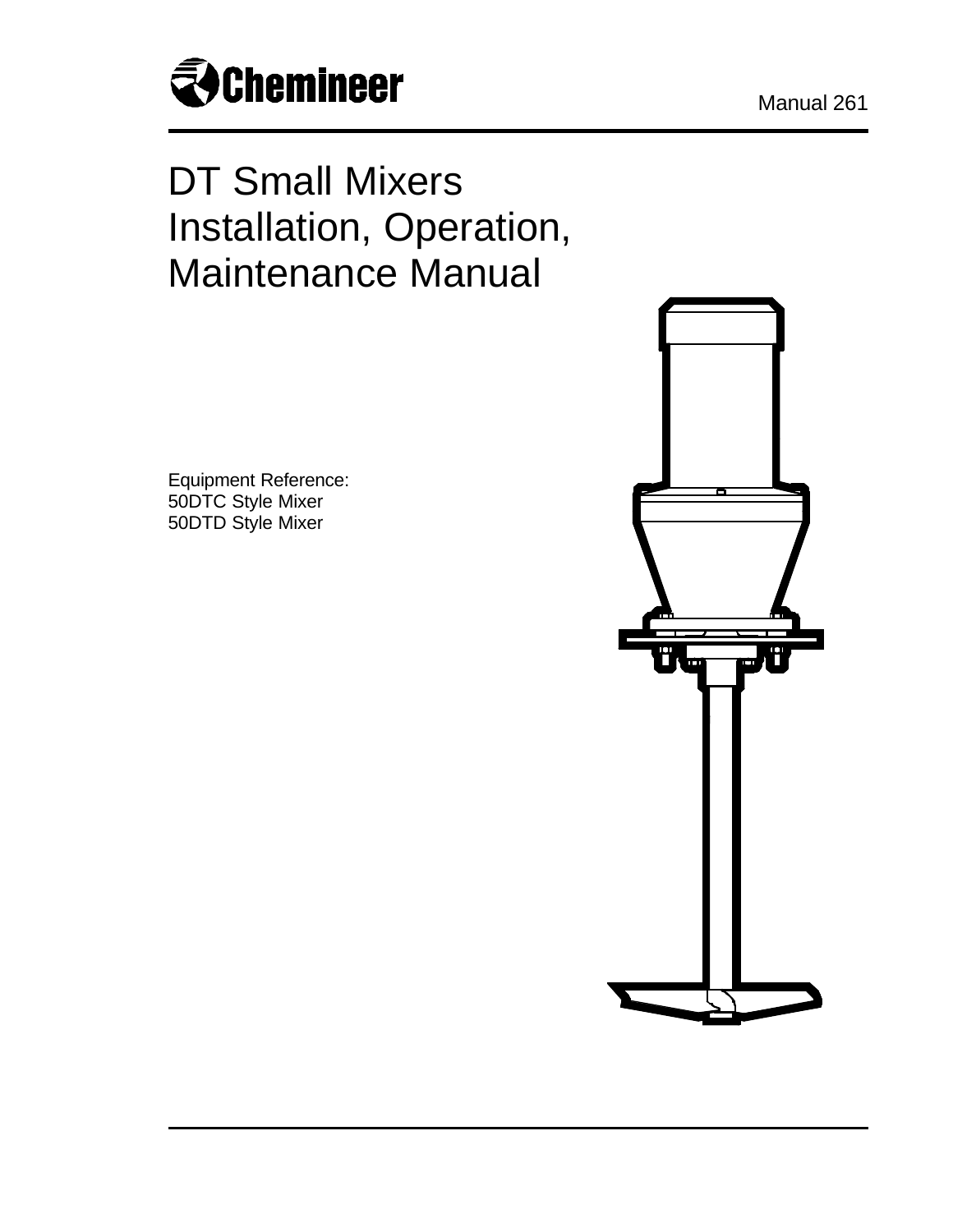## **TABLE OF CONTENTS**

| <b>Initial Inspection</b>          |                  |
|------------------------------------|------------------|
| <b>Chemineer Assistance</b>        | 1                |
| <b>Storage</b>                     | $\boldsymbol{2}$ |
| <b>Mounting &amp; Installation</b> | 3                |
|                                    |                  |
| Lubrication                        | 18               |
| -18                                |                  |
| <b>Operation</b>                   | 21               |
| <b>Mixer</b><br>Air Motors 22      |                  |
| <b>Maintenance</b>                 | 23               |
|                                    |                  |
| <b>Parts</b>                       | 28               |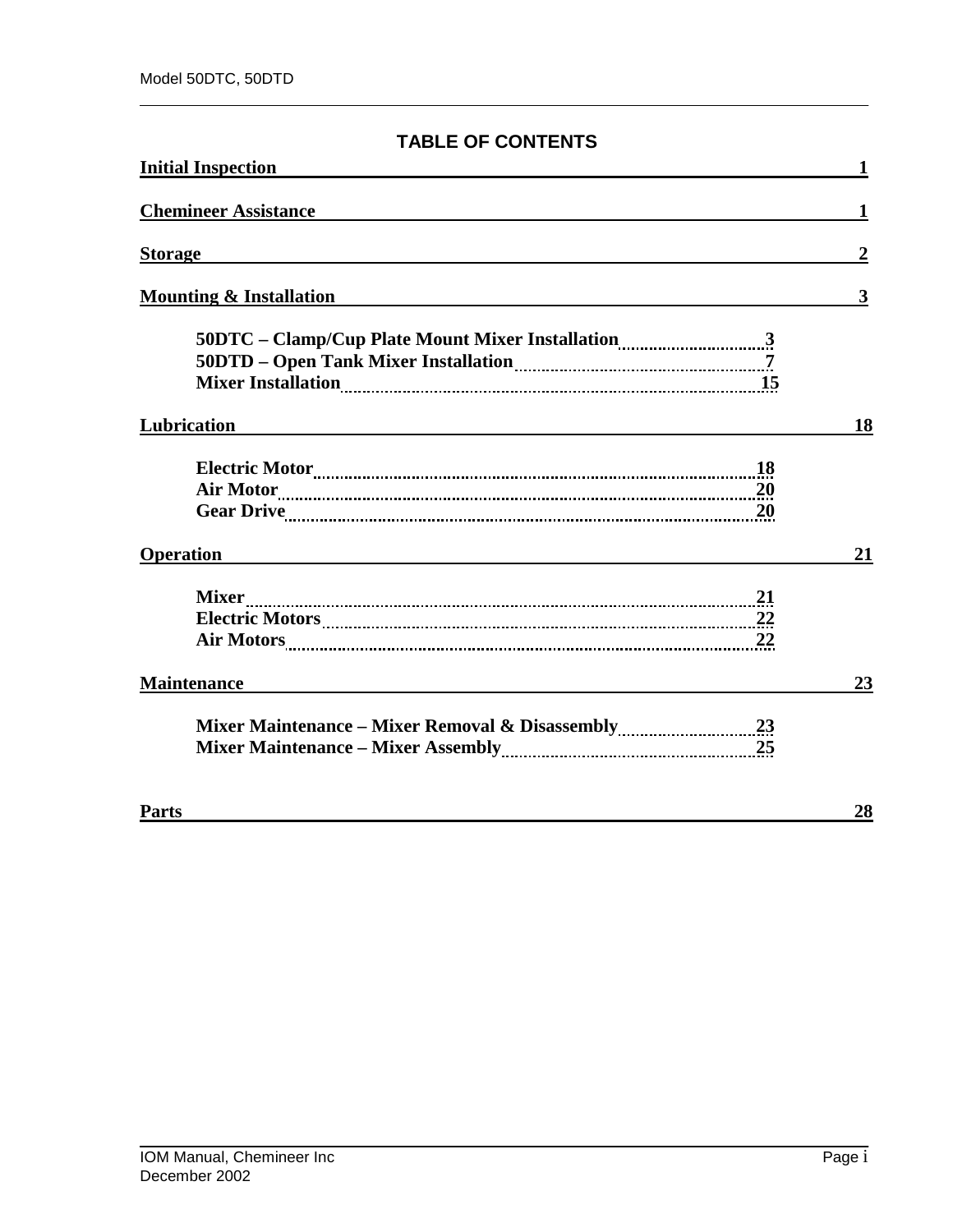# **TABLE OF CONTENTS**

| <b>Tables</b>                                                                                                                                                                                                                  |  |
|--------------------------------------------------------------------------------------------------------------------------------------------------------------------------------------------------------------------------------|--|
| <b>Table 1: Recommended Beam Sizes</b>                                                                                                                                                                                         |  |
| Table 2: Off-Center Positioning [100] [100] [100] [100] [100] [100] [100] [100] [100] [100] [100] [100] [100] [100] [100] [100] [100] [100] [100] [100] [100] [100] [100] [100] [100] [100] [100] [100] [100] [100] [100] [100 |  |
|                                                                                                                                                                                                                                |  |
| <b>Table 4: Motor Bearing Grease Addition</b>                                                                                                                                                                                  |  |
|                                                                                                                                                                                                                                |  |
|                                                                                                                                                                                                                                |  |

#### **Figures \_\_\_\_**

| Figure 1: Model 50DTC, Installation       |  |
|-------------------------------------------|--|
| <b>Figure 2: Model 50DTC</b>              |  |
| Figure 3: Model 50DTD, Installation       |  |
| <b>Figure 4: Model 50DTD</b>              |  |
|                                           |  |
| <b>Figure 6: Angle Mount Installation</b> |  |
| <b>Figure 7: Wiring Diagram, Motors</b>   |  |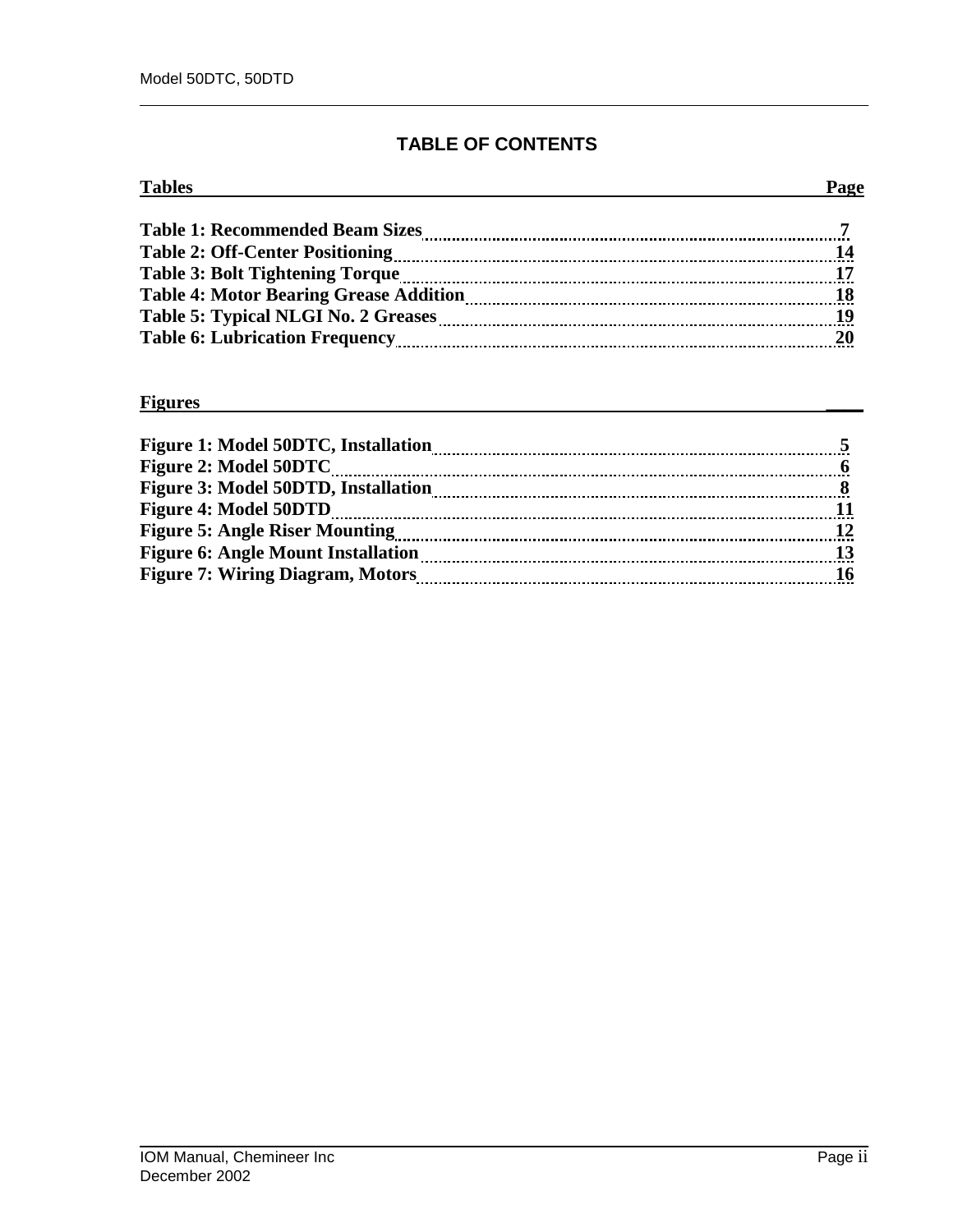## **INITIAL INSPECTION**

**Step 1: Inspect crates.** Upon receipt, inspect all crates and equipment for shipping damage. Report shipping damage to your local Chemineer office or to the factory in Dayton, Ohio. A claim should be filed immediately with the carrier involved.

**Step 2: Uncrate. Check the contents.** Do not uncrate the unit until you have read the *Mounting & Installation* section of this manual and looked at the assembly drawing shipped with the unit. Be careful in uncrating and handling. Do not discard the crating without making sure that all mixer parts have been removed. Correct assembly of this unit requires referring to both the unit assembly drawing and this manual.

**Step 3: Questions? Call Chemineer.** If the shipment is not complete or you do not understand what you have received, please contact *your local Chemineer office* immediately.

## **CHEMINEER ASSISTANCE**

Chemineer maintains a fully staffed Parts and Field Service Department ready to help you with any service requirement. Simply contact your local Chemineer office, or contact Parts/Field Service at the Chemineer Factory in Dayton, Ohio:

|        | Chemineer, Inc.    |
|--------|--------------------|
|        | P.O. Box 1123      |
|        | Dayton, Ohio 45401 |
| Phone: | $(937)$ 454-3200   |
| FAX:   | $(937)$ 454-3375   |

Services available are as follows:

Installation and maintenance training seminars, Installation and start-up supervision, Preventative maintenance planning, Parts order service, Special instructions.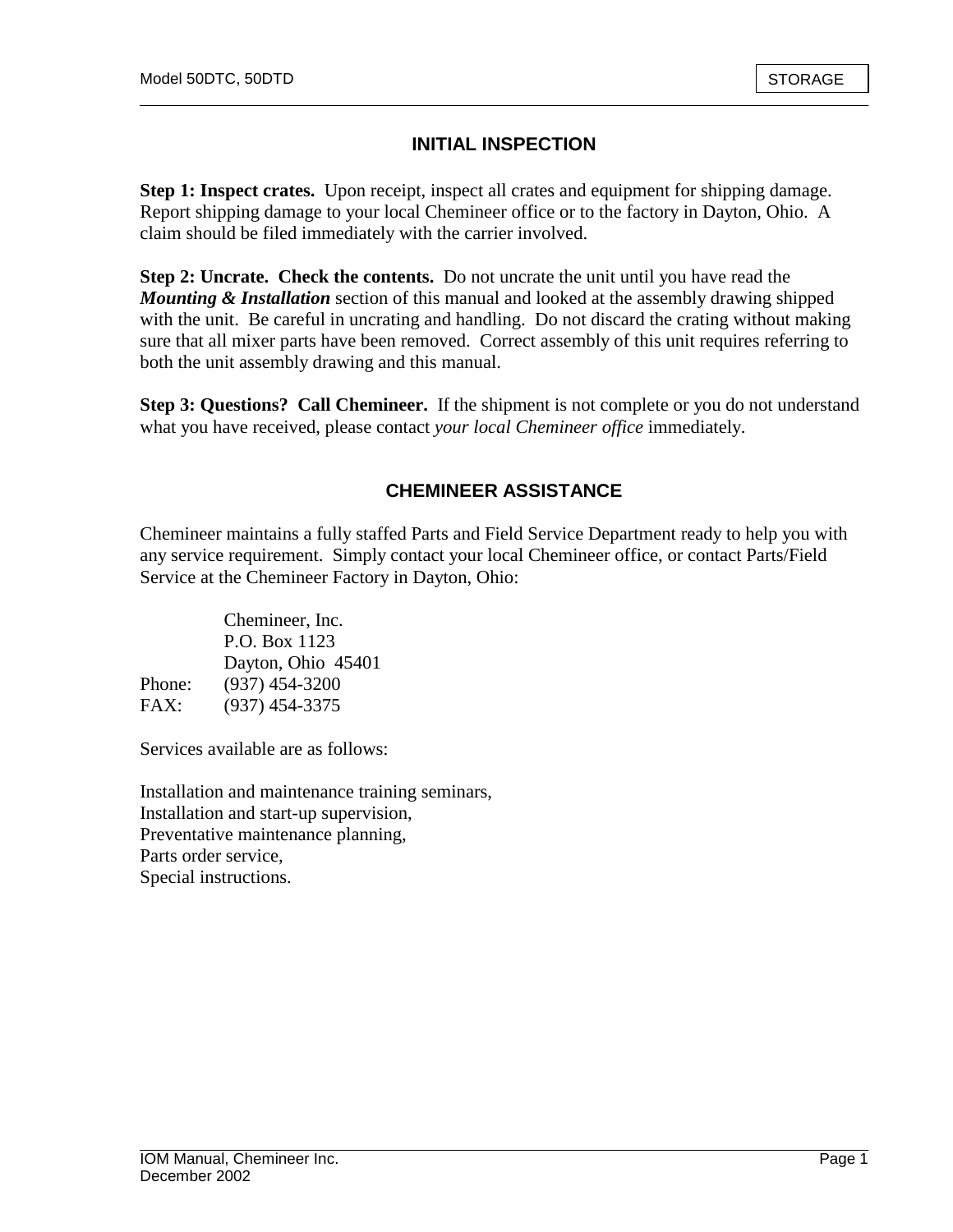# **STORAGE**

Do not remove any protective packaging, coatings (generally applied to the motor output shaft), or any protective coverings that may be applied to the wetted parts until the mixer is to be put into service. If the equipment is to be stored, *do not stack crates*. Store in a clean dry indoor location that is free from wide variations in temperature. The storage area should be free from vibration and excessive heat.

Inspect for external rust at six-month intervals. Apply rust preventative as required. If the unit has been in storage for more than six months or subjected to adverse moisture conditions, the motor windings may have to be dried prior to operation.

*CAUTION! Coated/rubber covered agitator parts require special handling to avoid damage to coatings/rubber coverings. Do not use chains or hooks on coated/covered surfaces. Special care is required to prevent damage to edges and outside corners. Contact Chemineer Field Service for instructions.* 

#### **Short-Term Indoor Storage**

Mixers should be stored indoors in areas with no vibration and relatively constant temperatures and humidity. The factory storage preparations should be acceptable for up to six months storage.

Rotate the drive coupling 10 to 15 revolutions at least once per month to reduce the possibility of brinelling of the bearings and to redistribute bearing grease.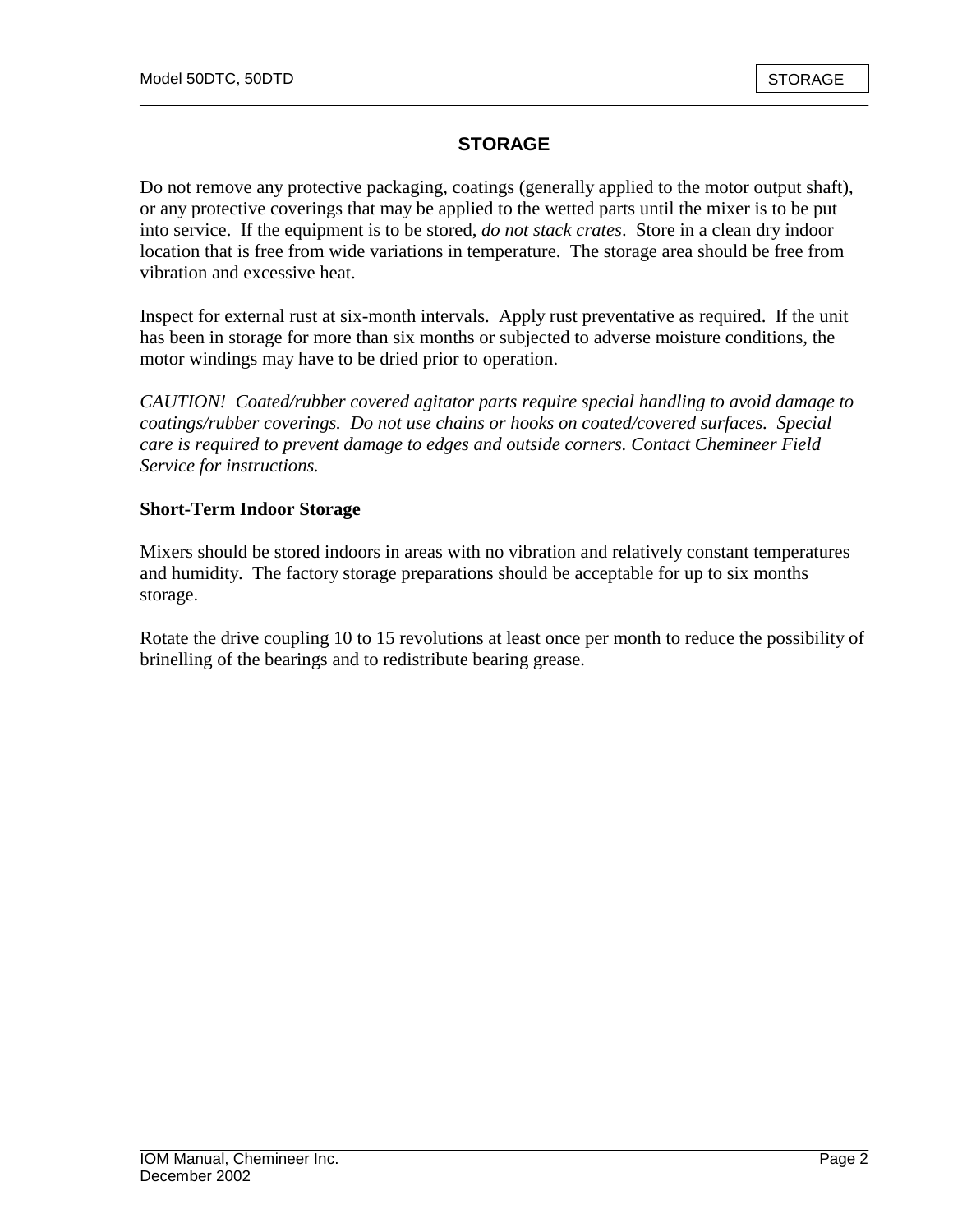#### *Correct unit installation requires both the unit assembly drawing and this manual.*

The 50DTC is a gear reduced, clamp or cup plate mount, heavy duty mixer. The drive unit is typically shipped with the motor **[100]** and standard c-clamp **[150]** (or optional cup plate **[159]**) mounted to the cast aluminum housing **[201-04]**. Extension shaft attachment may be via either a plated chuck drive shaft **[249]** coupling or a flanged drive shaft **[251]** coupling, with bearing support that extends from the housing. The removable extension shaft coupling (if applicable) **[300]**, impellers **[500]** and all accessories are shipped in the main unit box. Shafting **[400]** is shipped separately.

*Be certain to locate all contents before discarding packaging materials.* 

1. Remove all shipping constraints. A nylon strap, or similar, should be secured around the mixer housing **[201-04]** to lift and move the mixer. Please note the approximate net weight of the unit as shown on the assembly drawing and use caution when moving or lifting these items. *At no point during installation or maintenance of the mixer, should the extension shaft ever be used as a lifting point!*

*WARNING: DO NOT connect the mixer to the power source until the unit is fully assembled and properly positioned in the vessel.* 

2. Install the mixer drive assembly on the tank edge or other suitable support by means of the c-clamp **[150]** or cup plate **[159]** mounting. Support structure must be rigid enough to prevent deflection and vibration and clean from debris.

*The mixer should never be mounted with the shaft and impeller(s) installed.*

- 3. Clamp mounted units should be set squarely on the mounting surface with the actual clamped surfaces contacting as much as possible.
- 4. The unit is shipped with the clamp **[150]** or cup plate **[159]** bolted to the housing. This connection is generally "loosely" bolted and will require tightening in the following installation order:
	- a. For clamp **[150]** mounted units, lubricate the clamp bolt **[151]** and initially torque to 18 ft-lb (24.4 Nm). The clamp bolt should be tight enough to keep the unit located on the tank. For cup plate **[159]** mounted units, attach plate to mounting surface.
	- b. After orientation of mixer is determined (reference *Figure 1, page 5*), torque hex nut **[155]** in the socket area to 50 ft-lb (67.8 Nm).
	- c. For clamp mounted units, final torque the clamp bolt **[151]** to 36 ft-lb (48.8 Nm).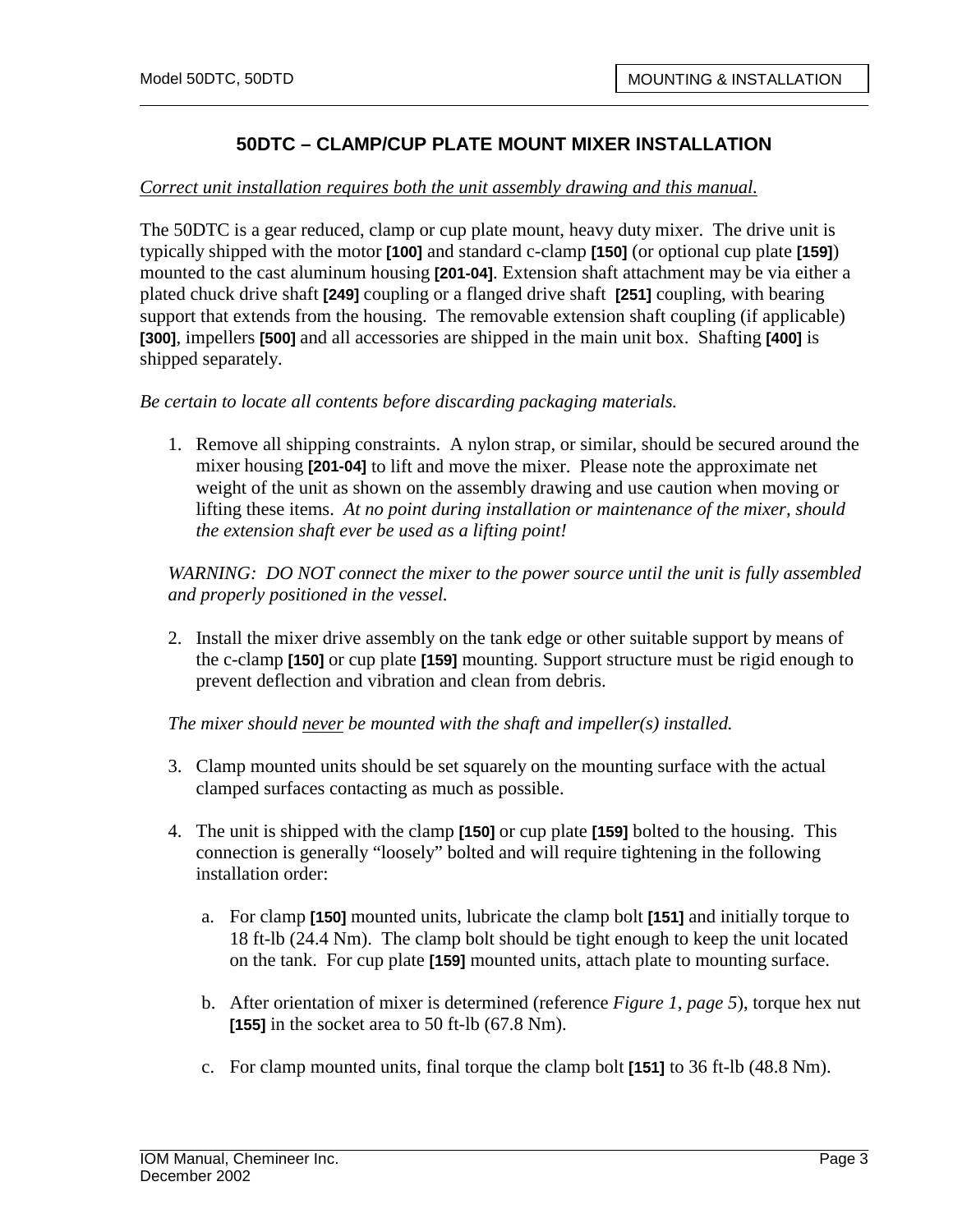5. For units with a chuck drive shaft, assemble the extension shaft **[400]** to the drive housing assembly **[200]** by inserting the shaft end with the machined recess and "flats" into the chuck coupling **[249]** until the shaft bottoms out, approximately 5" (127mm). Orient the shaft to allow the chuck coupling setscrews  $\overline{[250]}$  (two at 90°) to engage the "flats". Tighten chuck setscrews **[250]** with a 3/16" hex key wrench.

For units with a flanged drive shaft, clean the extension shaft **[400]** turndown diameter and the removable shaft coupling **[301-02]** bore. Make sure both surfaces are completely dry and free from any burrs or nicks. Install the shaft key **[307-02]** into the extension shaft keyway, making sure it is fully bottomed into the keyway. Install the coupling over the shaft end. Install the shaft end bolt, lockwasher and flatwasher **[304, 305, 306]** and torque to the value shown in *Table 3, page 17*. Engage the two coupling setscrews **[308]** onto the shaft key [307-02]. Install two coupling bolts and lockwashers [302, 303] at 180<sup>o</sup>. Tighten the bolts to engage the tenon and pull the removable coupling **[301-02]** and flanged drive shaft **[251]** coupling faces together. Install and tighten the remaining coupling bolts and lockwashers. Torque bolts to the value shown in *Table 3*.

6. For single impeller assemblies, install the impeller with the lower hub face even with the shaft end. Impeller orientation should allow the driving edge of the impeller to pump toward the bottom of the mixing vessel. Tighten the impeller setscrews (typically quantity two).

For dual impeller assemblies, space the upper impeller at a recommended minimum of two impeller diameters and maximum of three impeller diameters above the lower impeller. The lower impeller should be a minimum of one impeller diameter below the liquid surface at all times during mixer operation.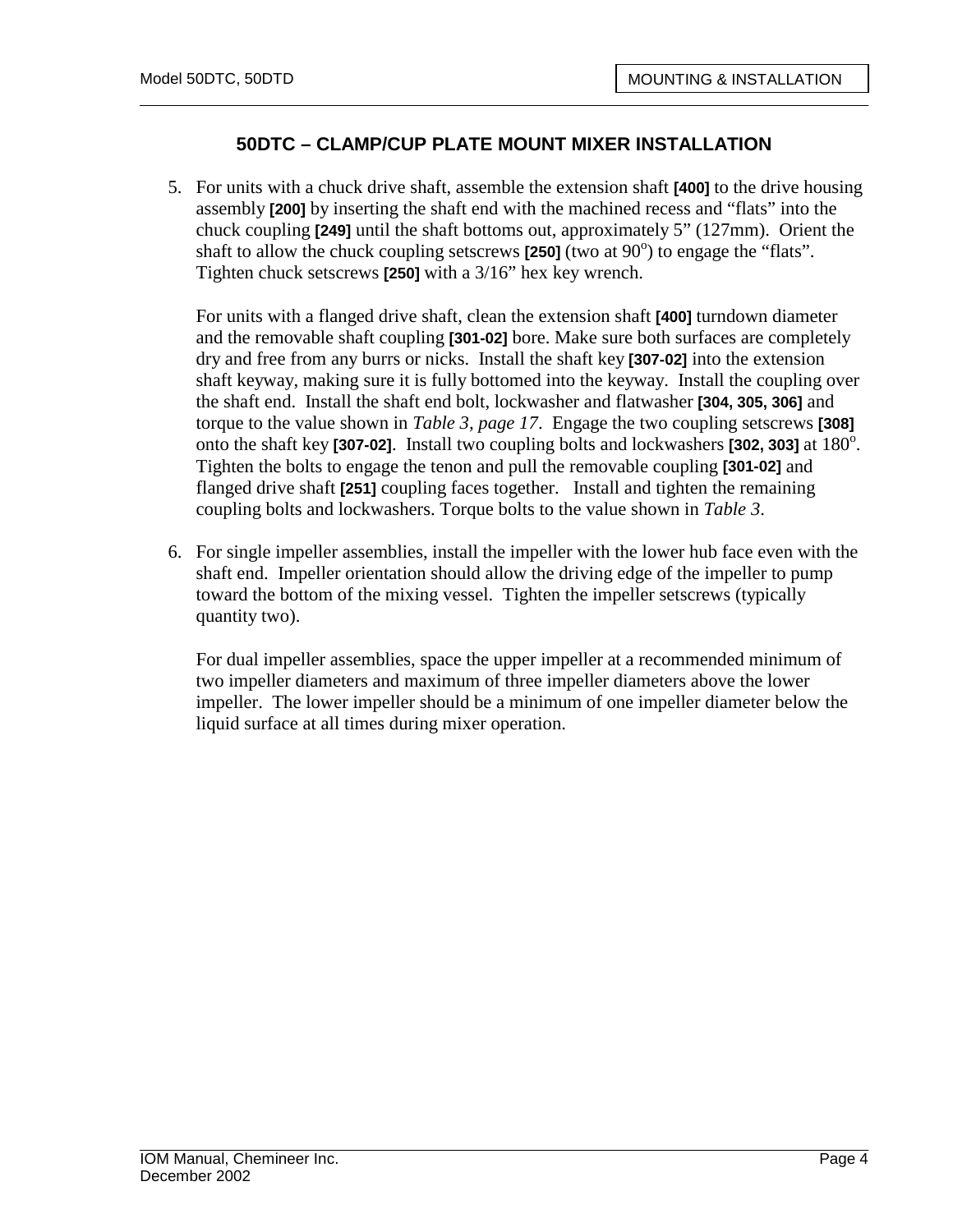7. In operation, some adjustments of position may be required to obtain best mixing results. Adjust orientation of mixer as shown in *Figure 1, below* for best top to bottom flow and optimum mixing efficiency. Both the clamp and cup plate mount assemblies provide for 3-dimensional adjustment



Figure 1: Model 50DTC, Installation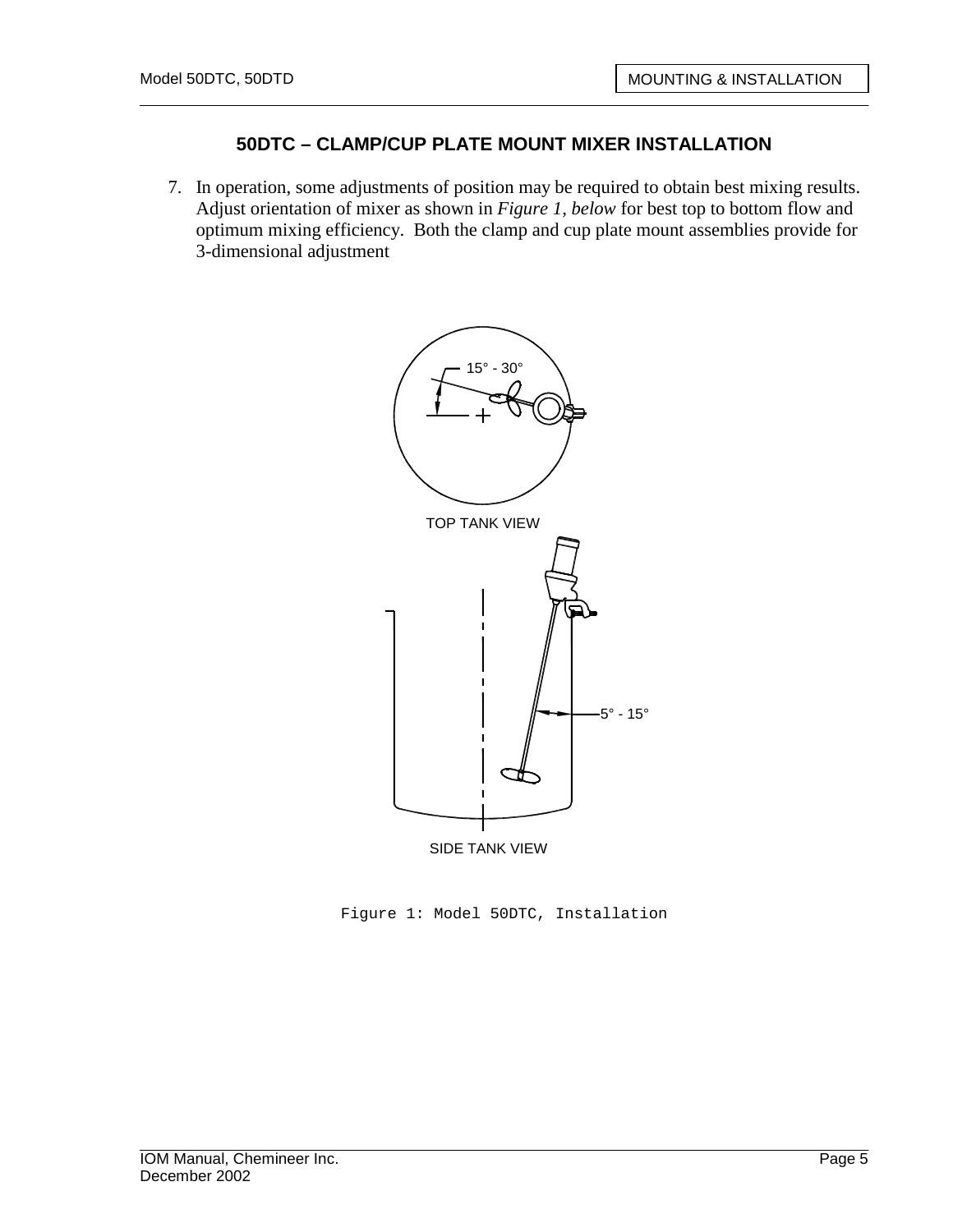

Figure 2: Model 50DTC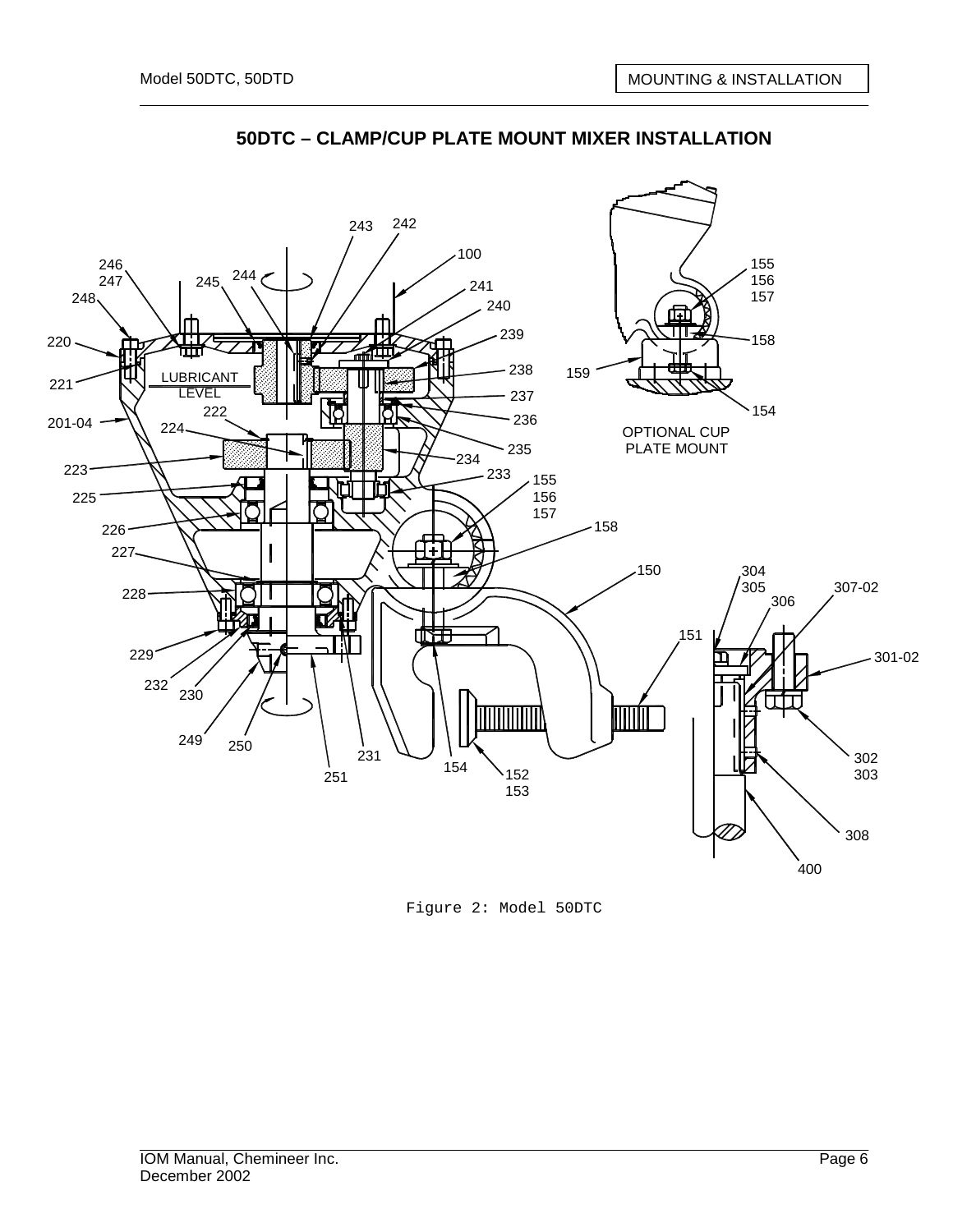#### *Refer to the mixer assembly drawing for the required support structure design loads.*

In designing the structure to accommodate bending moment, the structure should be sufficiently rigid so that the mixer extension shaft will not move more than 1/64 inch (.4mm) per foot of length due to deflection of the mounting system.

The agitator support in open tanks is typically constructed of two steel beams with lateral bracing. See *Table 1, below* for beam size.

| TANK DIAMETER, FT (M) |        |                   |        |        |        |        |        |             |        |              |              |        |              |
|-----------------------|--------|-------------------|--------|--------|--------|--------|--------|-------------|--------|--------------|--------------|--------|--------------|
| <b>MODEL</b>          | 2(.61) | $2.5\,$<br>(0.76) | (0.91) | (1.22) | (1.52) | (1.83) | (2.13) | ⊶<br>(2.44) | (2.74) | 10<br>(3.05) | ┸┵<br>(3.66) | (4.27) | 16<br>(4.88) |
| 50DTD                 | C3x4.  | C3x4.1            | C3x4.1 | C3x4.1 | C3x4.1 | C3x4.1 | C4x5.4 | C4x5.4      | C4x5.4 | C4x5.4       | C4x5.4       | C4x5.4 | C6x8.2       |

#### **TABLE 1: RECOMMENDED BEAM SIZES**

Diagonal bracing (45 degree) should be used between the span beams. The ends of the span beams should be boxed in. Both lateral bracing and diagonal bracing to be identical to span beams.

Model 50DTD units are supplied with a flat plate assembly and rubber vibration isolators as standard. Refer to *Figure 3, page 8* for mounting dimensions.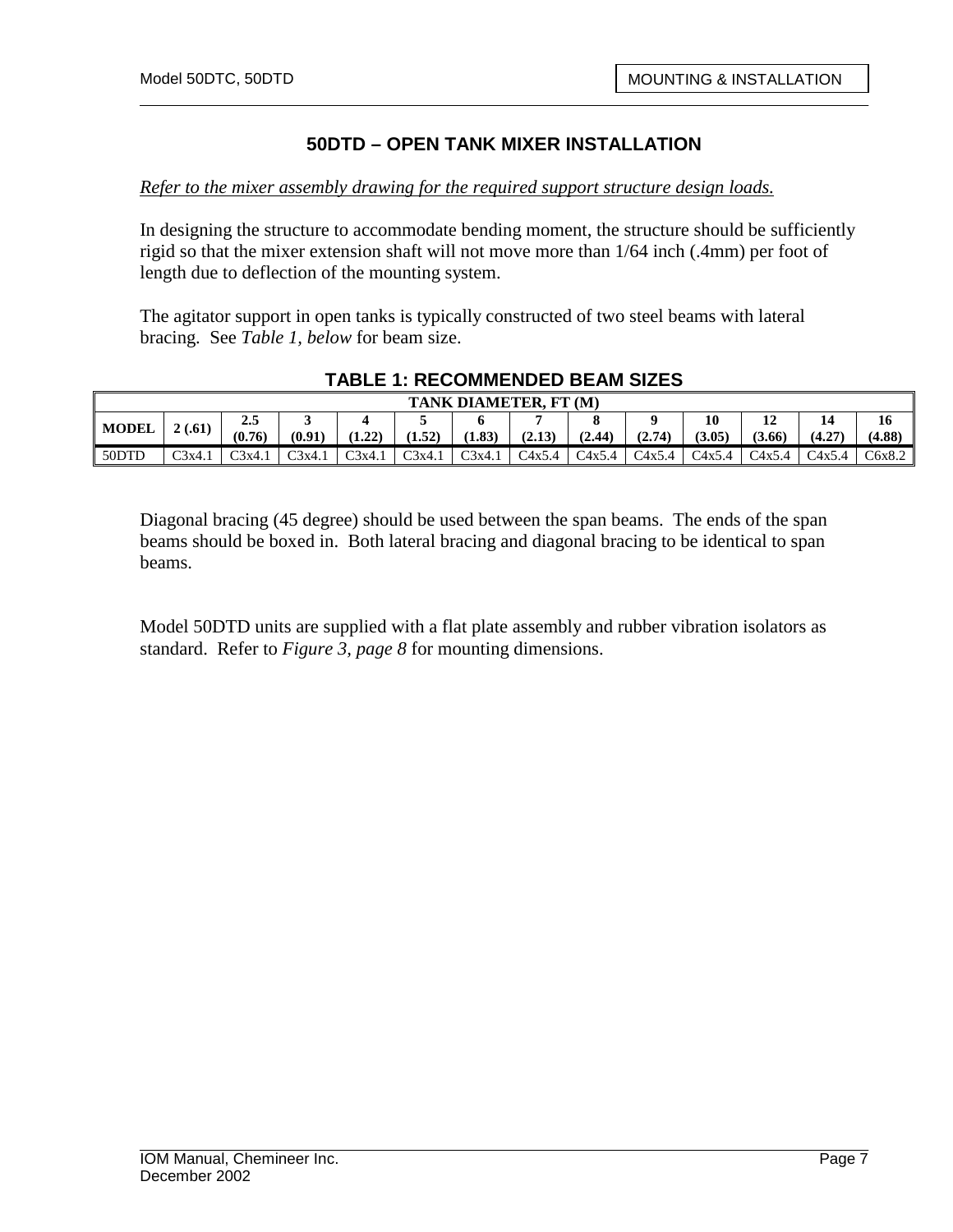

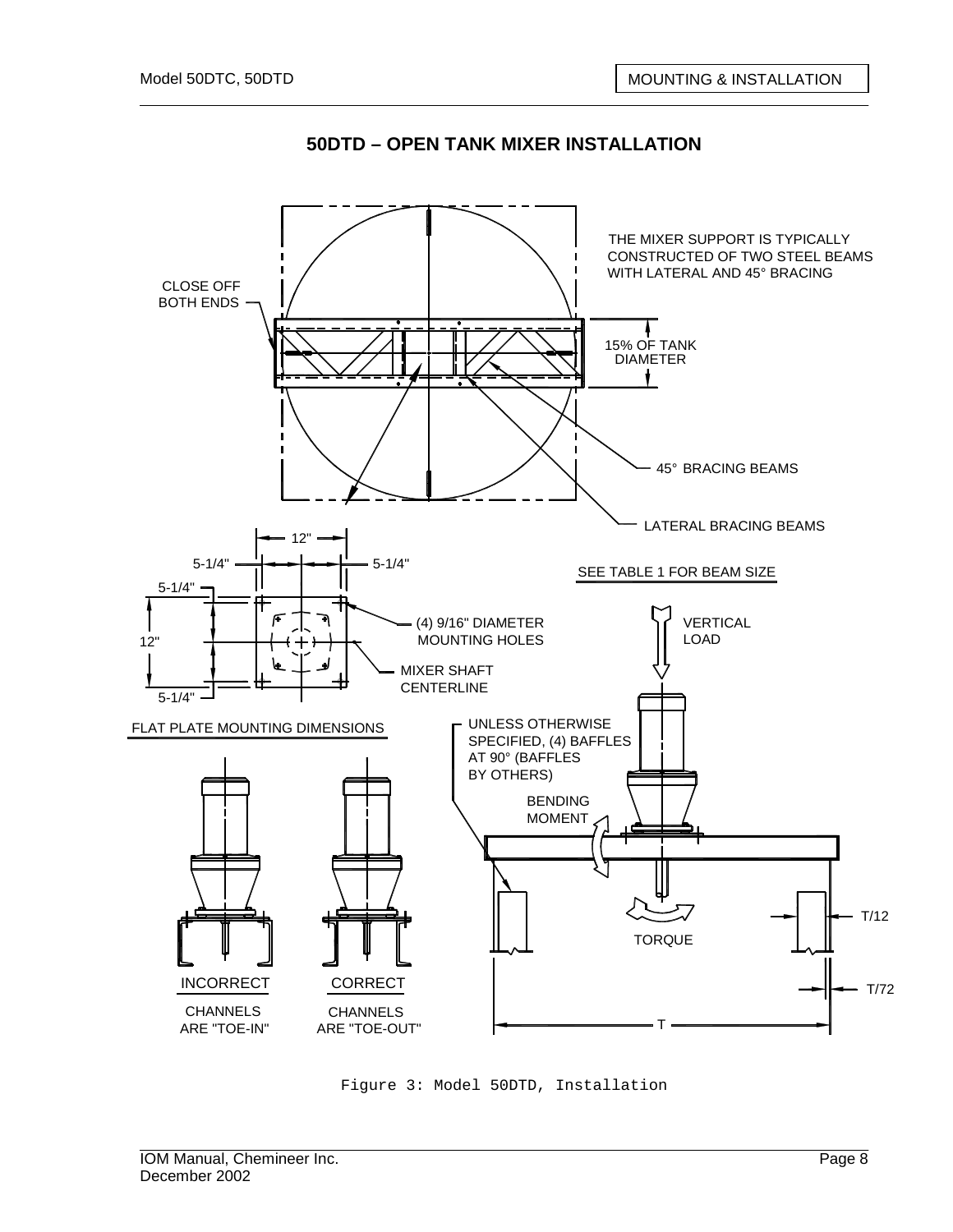#### *Correct unit installation requires both the unit assembly drawing and this manual.*

The model 50DTD is a gear reduced, heavy duty, beam mount mixer. The drive unit is typically shipped with the motor **[100]** mounted to the cast aluminum housing **[201-05]**. Extension shaft attachment may be via either a plated chuck drive shaft **[249]** coupling or a flanged drive shaft **[251]** coupling, with bearing support that extends from the housing. Also in the main unit box may be separate cartons for the flat plate mounting assembly **[160]**, angle risers (if applicable) **[800]**, removable extension shaft coupling (if applicable) **[300]**, impellers **[500]** and all other required accessories. Shafting **[400]** is shipped separately.

*Be certain to locate all contents before discarding packaging materials.* 

1. Remove all shipping constraints. A nylon strap, or similar, should be secured around the mixer housing **[201-05]** to lift and move the mixer. Please note the approximate net weight of the unit as shown on the assembly drawing and use caution when moving or lifting these items. *At no point during installation or maintenance of the mixer, should the extension shaft ever be used as a lifting point!*

*WARNING: DO NOT connect the mixer to the power source until the unit is fully assembled and properly positioned in the vessel.* 

2. Remove the flat plate assembly **[160]** components from the shipping carton and assemble to drive housing **[201-05]** as shown in *Figure 4, page 11.* Mount drive to support structure using customer supplied fastener set (1/2" bolts).

*The mixer should never be mounted with the shaft and impeller(s) installed.*

- 3. For units with a chuck drive shaft, assemble the extension shaft **[400]** to the drive housing assembly **[200]** by inserting the shaft end with the machined recess and "flats" into the chuck coupling **[249]** until the shaft bottoms out, approximately 5" (127mm). Orient the shaft to allow the chuck coupling setscrews  $[250]$  (two at  $90^\circ$ ) to engage the "flats". Tighten chuck setscrews **[250]** with a 3/16" hex key wrench.
- 4. For units with a flanged drive shaft, clean the extension shaft **[400]** turndown diameter and the removable shaft coupling **[301-02]** bore. Make sure both surfaces are completely dry and free from any burrs or nicks. Install the shaft key **[307-02]** into the extension shaft keyway, making sure it is fully bottomed into the keyway. Install the coupling over the shaft end. Install the shaft end bolt, lockwasher and flatwasher **[304, 305, 306]** and torque to the value shown in *Table 3, page 17*. Engage the two coupling setscrews **[308]** onto the shaft key [307-02]. Install two coupling bolts and lockwashers [302, 303] at 180<sup>o</sup>. Tighten the bolts to engage the tenon and pull the removable coupling **[301-02]** and flanged drive shaft **[251]** coupling faces together. Install and tighten the remaining coupling bolts and lockwashers. Torque bolts to the value shown in *Table 3*.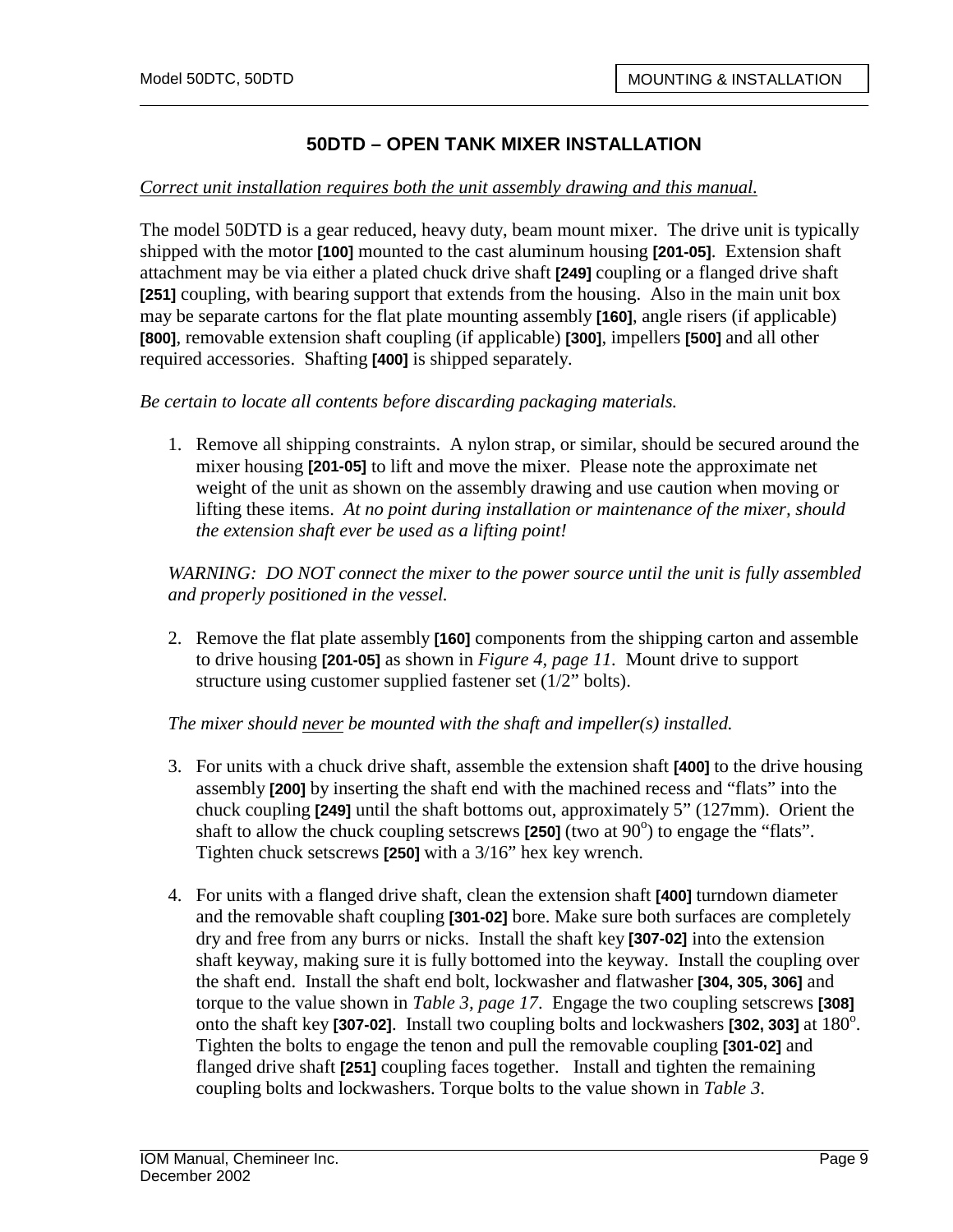5. For single impeller assemblies, install the impeller with the lower hub face even with the shaft end. Impeller orientation should allow the driving edge of the impeller to pump toward the bottom of the mixing vessel. Tighten the impeller setscrews (typically quantity two).

For dual impeller assemblies, space the upper impeller at a recommended minimum of two impeller diameters and maximum of three impeller diameters above the lower impeller. The lower impeller should be a minimum of one impeller diameter below the liquid surface at all times during mixer operation.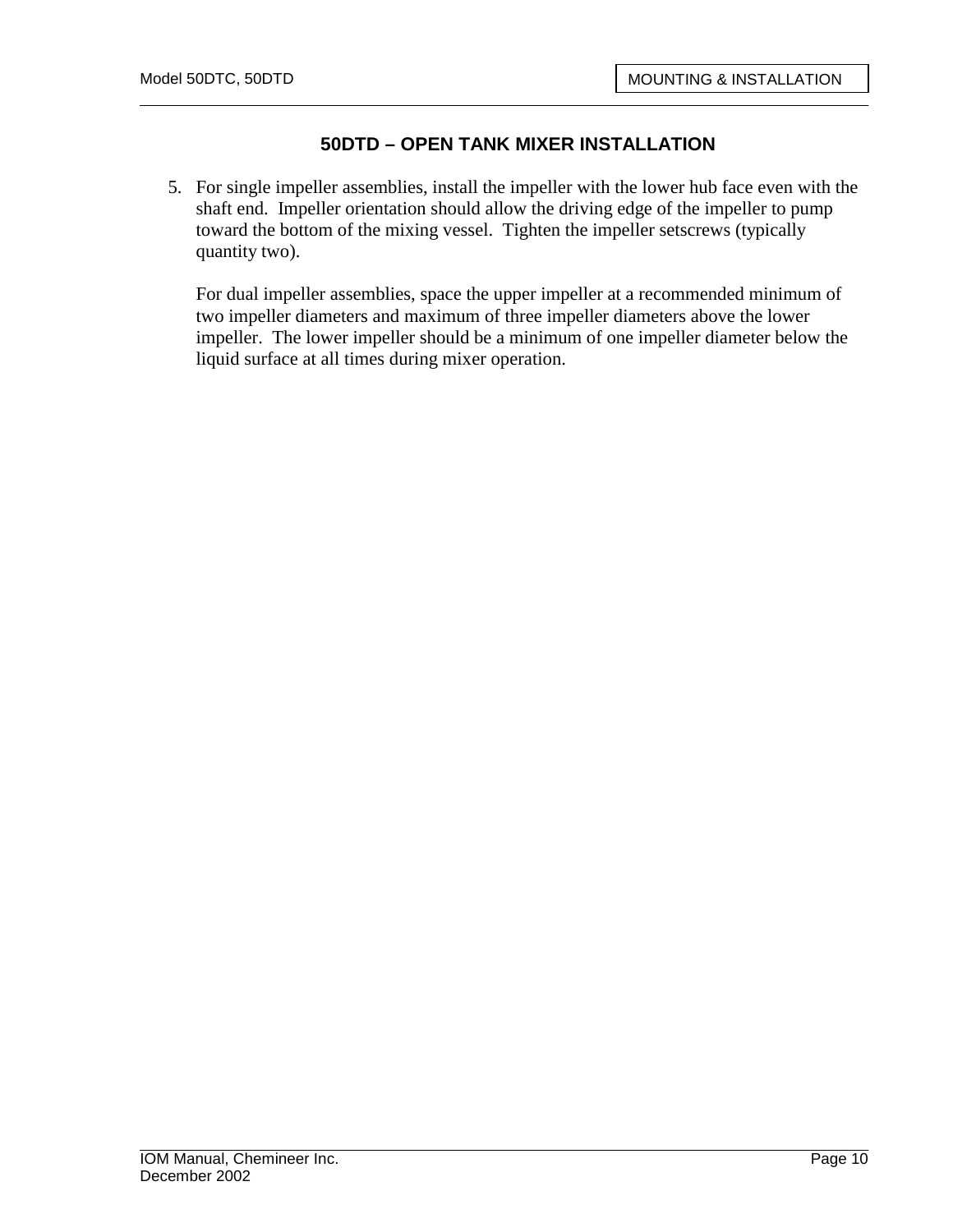

Figure 4: Model 50DTD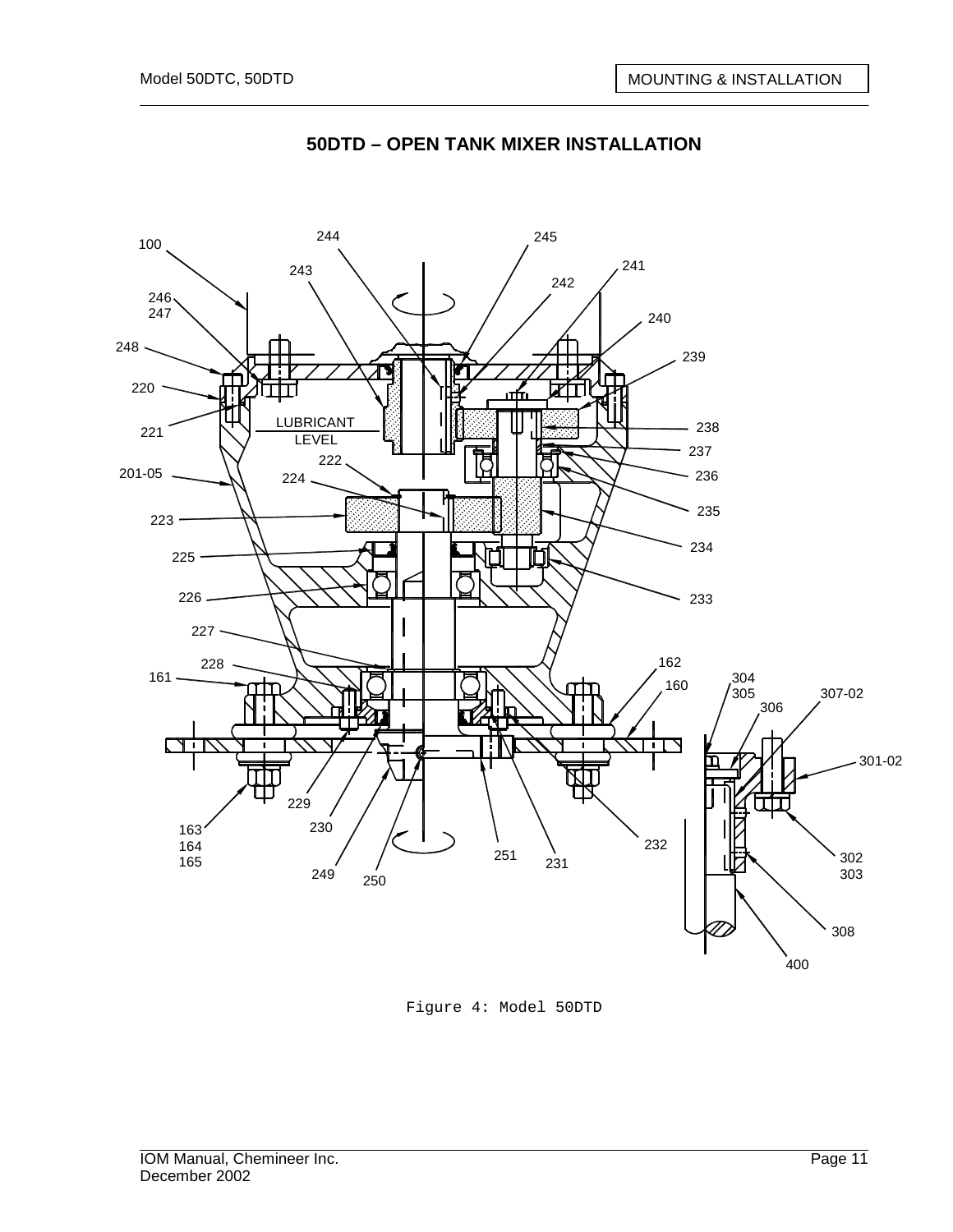#### **50DTD – OPEN TANK MIXER INSTALLATION OPTIONAL ANGLE RISERS**

Optional  $10^{\circ}$  angle risers are available for the 50DTD unit.

If angle risers are supplied, refer to *Figure 5, below and Figure 6, page 13*. *The drive unit must be angle mounted with nameplate end "down".* Unit will attach to support structure using customer supplied fastener set (1/2" bolts).



Figure 5: Angle Riser Mounting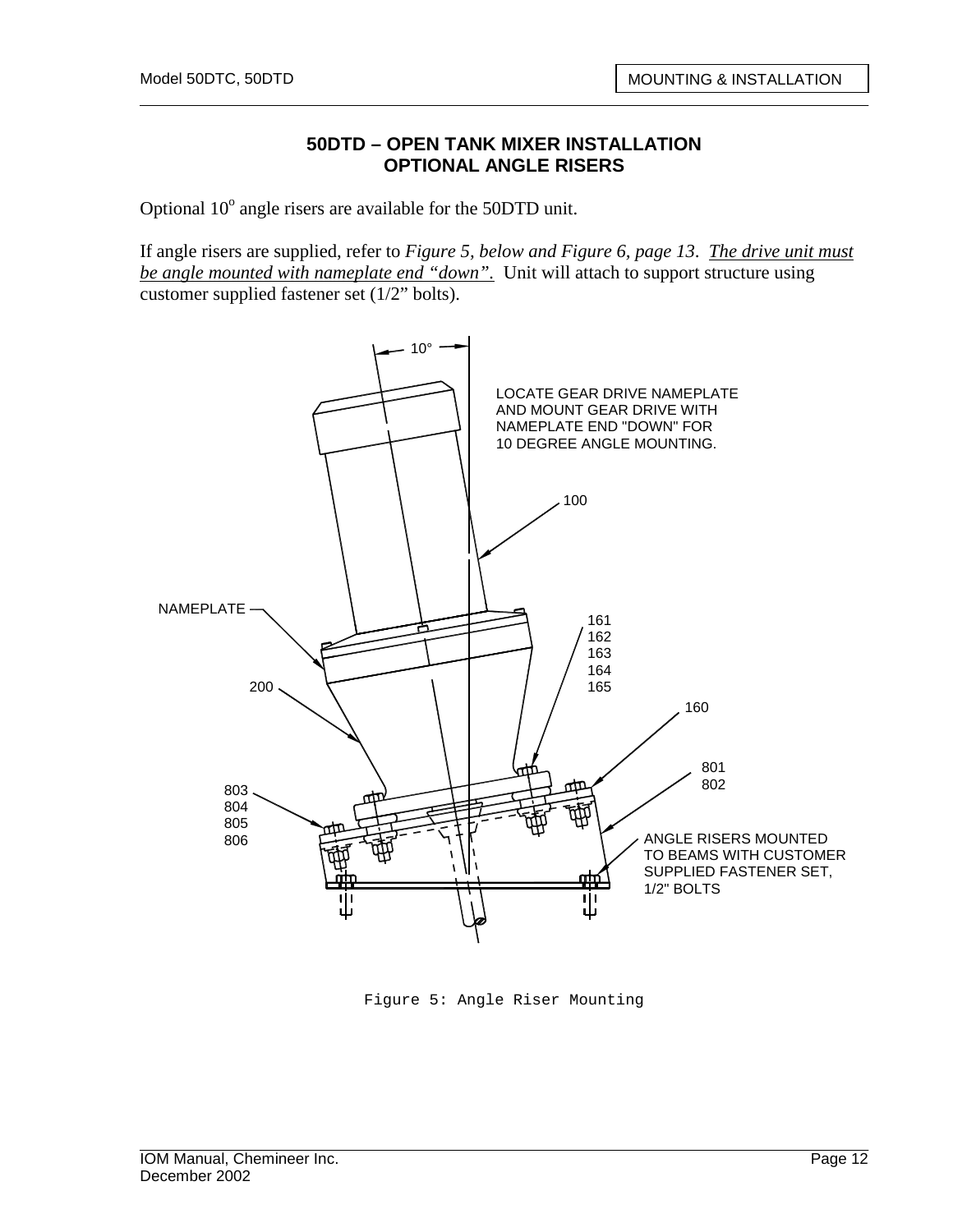

#### **50DTD – OPEN TANK MIXER INSTALLATION OPTIONAL ANGLE RISERS**

Figure 6: Angle Mount Installation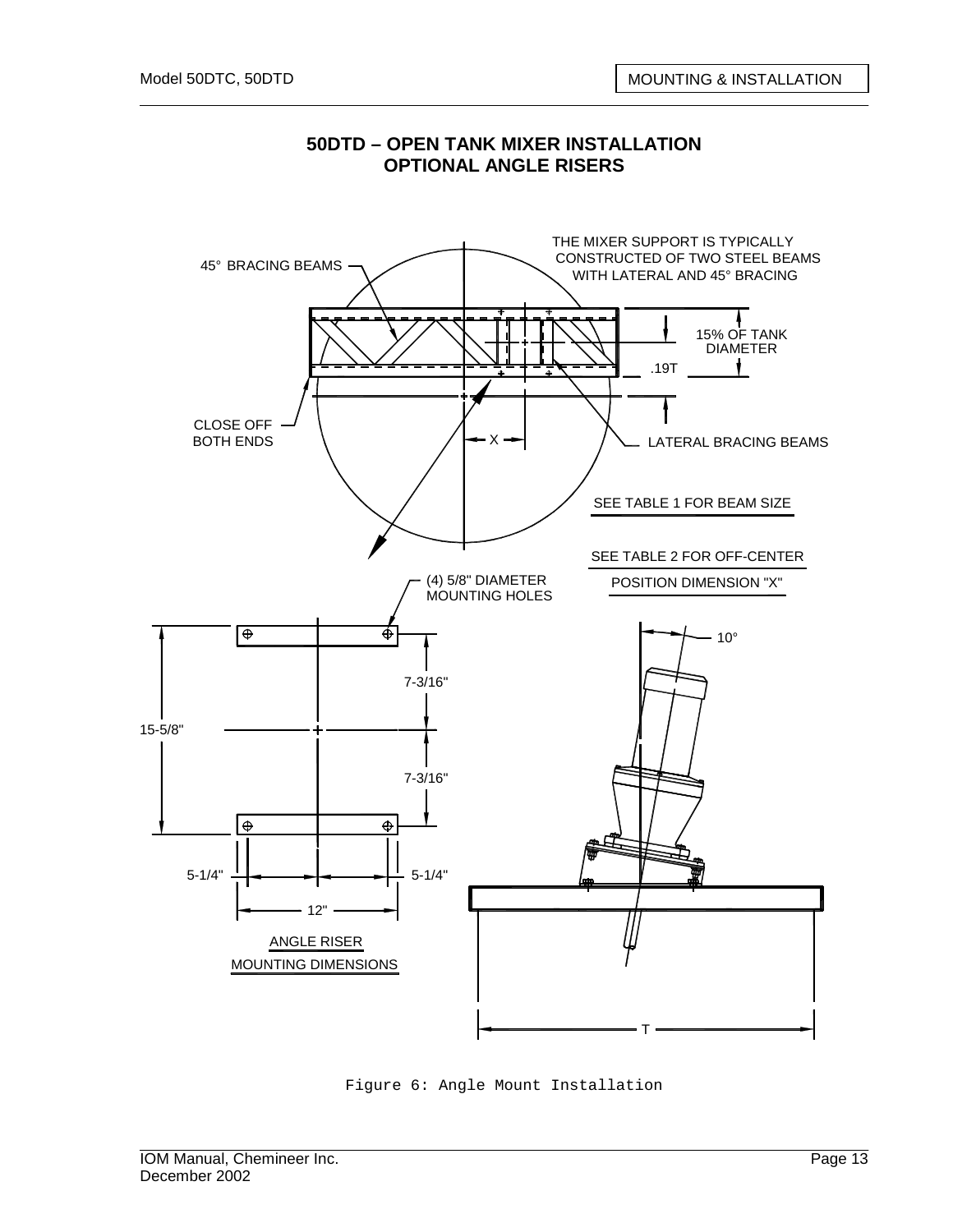#### **50DTD – OPEN TANK MIXER INSTALLATION OPTIONAL ANGLE RISERS**

| <b>SHAFT EXTENSION RANGE,</b><br>IN $(MM)$ | "X" DIMENSION,<br>IN(MM) | <b>MINIMUM TANK</b><br>DIAMETER "T", IN (MM) |
|--------------------------------------------|--------------------------|----------------------------------------------|
| $20" - 37" (508 - 940)$                    | 5''(127)                 | $18$ " (457)                                 |
| $38" - 53" (965 - 1346)$                   | $7.5$ " (191)            | $22$ " (559)                                 |
| $54" - 76" (1372 - 1930)$                  | $10.75$ " (273)          | $32$ " (813)                                 |
| $77" - 110"$ (1956 – 2794)                 | $15.5$ " (394)           | $46$ " (1168)                                |
| $111" - 135" (2819 - 3429)$                | $21.25$ " (540)          | 64"<br>(1626)                                |

#### **TABLE 2: OFF-CENTER POSITIONING**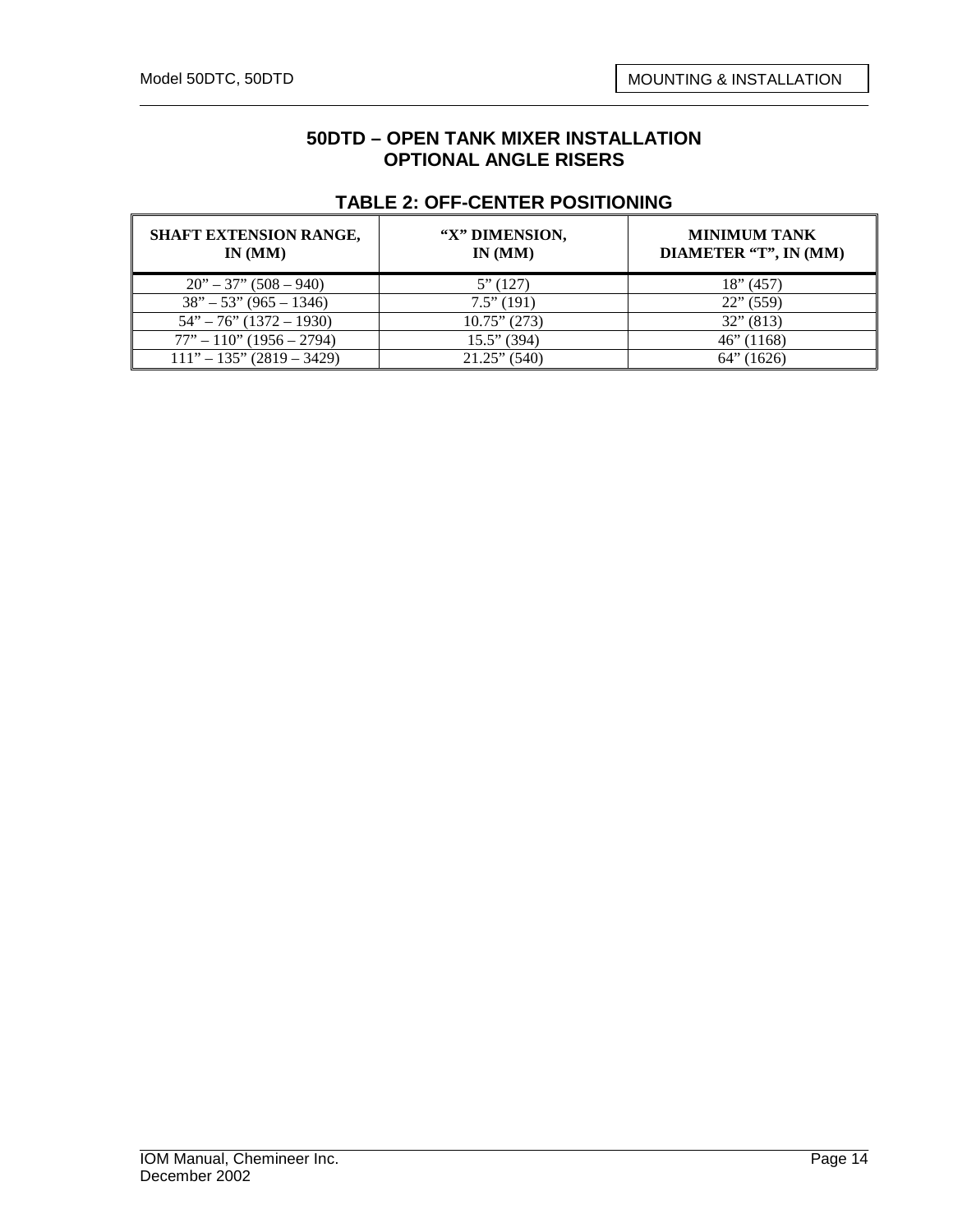## **MIXER INSTALLATION**

#### **ELECTRIC MOTORS**

- 1. Check the nameplate data on the motor to assure that the available power supply agrees with the motor requirements. Protective devices should be of the proper size and rating to safely carry the load and interrupt the circuit on overloads.
- 2. If the motor has been stored in a damp location, the windings may require drying.

*NOTE: Do not obstruct the normal flow of ventilating air through or over the motor.* 

- 3. Many of the motors supplied with this product are dual voltage. The motor cord supplied with a single phase motor is applicable for use on 125V systems only. Customer is responsible for supplying all necessary motor connections and for properly wiring the motors. Refer to wiring diagram *Figure 7, page 16* for normal motor connections. Consult *Chemineer Field Service* if there are any questions pertaining to the installation or operation of the motor or mixer unit.
- 4. Connect the motor in accordance with the National Electric Code and local requirements, but do not make the connections permanent until the motor/gearmotor rotation has been checked. Jog the motor to check for correct rotation prior to securing wiring. Refer to unit assembly drawing for unit rotation direction.
- 5. If any additional motor auxiliary devices such as space heaters or temperature sensors are used, connect them in proper circuits and insulate them from motor power cables.

## **AIR MOTORS**

- 1. Air motors are designed to be driven by compressed air. Under no circumstances should they be driven with any other type of gas, fluids, particles, solids, or any substance mixed with air.
- 2. The muffler is shipped uninstalled on the air motor. Always install a moisture trap and filter in the air line ahead of the motor.
- 3. "Reversible" type air motors will work equally in both directions. A 4-way valve may be connected to both air ports to allow reversible operation. For efficiency of output and control of speed, use air lines of the same size or the next larger pipe size than the intake port of the motor.
- 4. *Lubrication of the air motor is required.* Refer to *Lubrication* section of this manual for more information.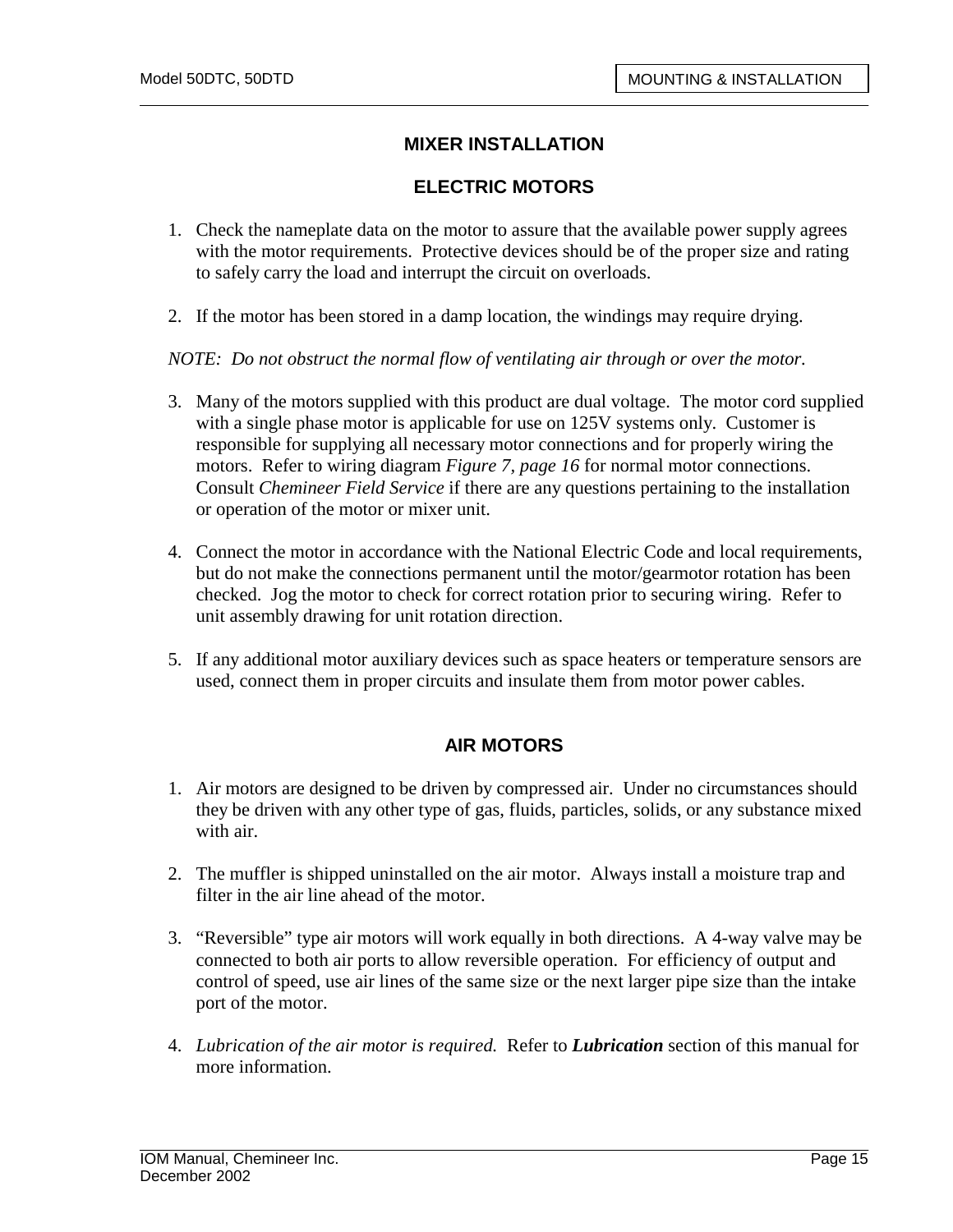## **MIXER INSTALLATION**



NAMEPLATE OR CONDUIT BOX FOR PROPER WIRING

CHECK THE MIXER SHAFT ROTATION AGAINST THE PROPER ROTATION INDICATED ON THE ASSEMBLY DRAWING

NOTE:

THE NORMAL MOTOR SHAFT ROTATION SHOULD BE CCW WHEN LOOKING AT THE MOTOR FROM THE SHAFT END. THE NORMAL MIXER SHAFT ROTATION IS CW WHEN LOOKING INTO THE TANK FOR STANDARD ROTATION IMPELLERS.

Figure 7: Wiring Diagram, Motors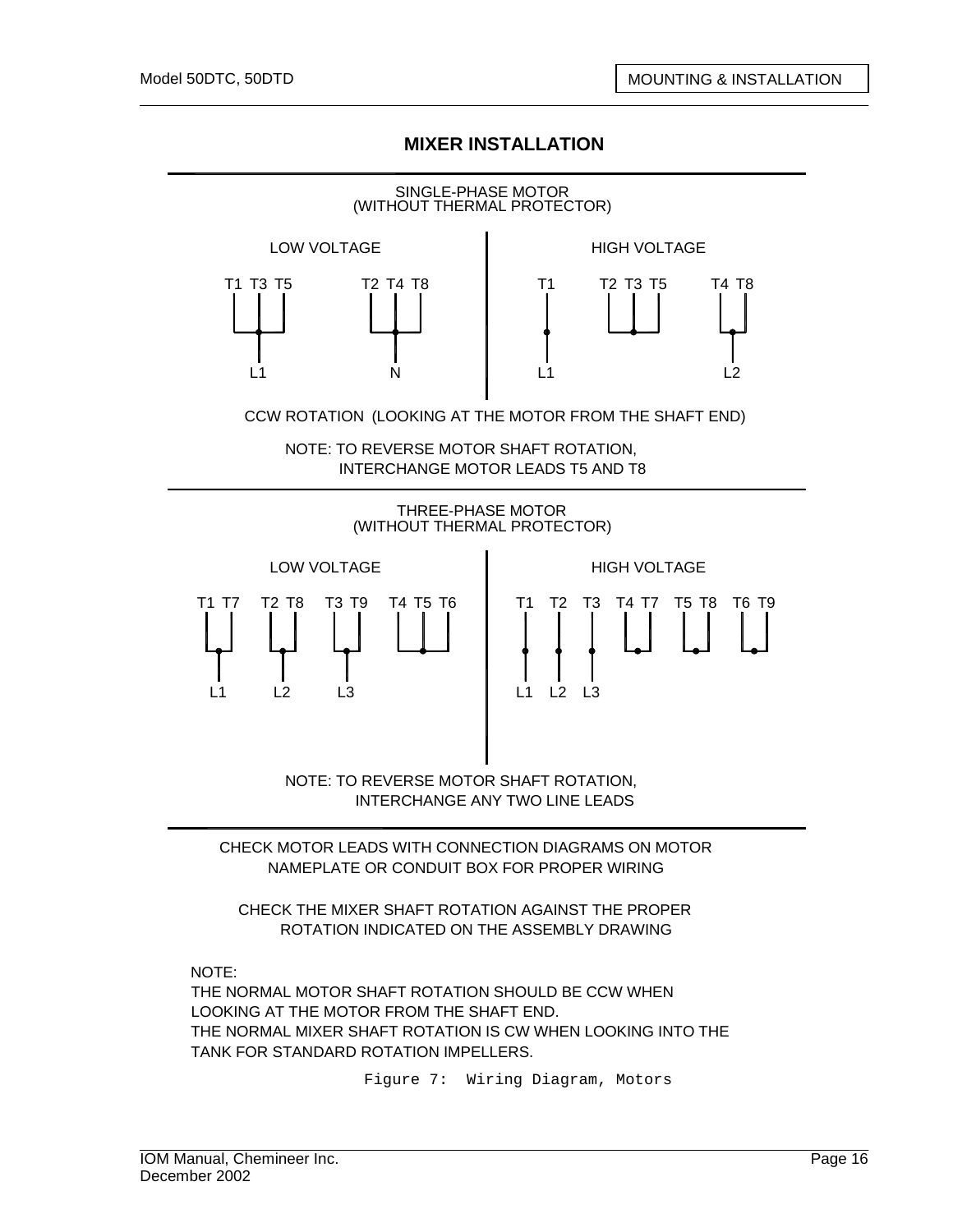## **MIXER INSTALLATION**

## **TABLE 3: BOLT TIGHTENING TORQUE**

| <b>BOLT SIZE</b> | <b>CARBON STEEL (1)</b> |                |                |     |              | 300 SERIES STAINLESS <sup>(2)</sup> |
|------------------|-------------------------|----------------|----------------|-----|--------------|-------------------------------------|
|                  |                         | <b>GRADE 2</b> | <b>GRADE 5</b> |     |              |                                     |
|                  | <b>Ft-lb</b>            | Nm             | <b>Ft-lb</b>   | Nm  | <b>Ft-lb</b> | Nm                                  |
| $1/4 - 20$       | 4.1                     | 5.6            |                | 8.1 | 4.1          | 5.6                                 |
| $5/16-18$        | 8.3                     |                | 13             | 17  | 8.3          |                                     |
| $3/8 - 16$       | 15                      | 20             | 23             | 31  | 15           | 20                                  |
| $1/2 - 13$       | 38                      | 51             | 56             | 76  | 38           | 51                                  |
| $5/8 - 11$       | 68                      | 92             | 113            | 153 | 68           | 92                                  |
| $3/4 - 10$       | 120                     | 163            | 200            | 271 | 120          | 163                                 |

Tighten all fasteners to values shown unless specifically instructed to do otherwise. Lubricate all fasteners at assembly with grease, oil or an anti-seize material. Bolt threads and contact surfaces of bolt heads and nuts should be lubricated.

 $^{(1)}$ If fasteners cannot be lubricated, multiply table values by 1.33.

<sup>(2)</sup>If fasteners cannot be lubricated, multiply table values by 1.25.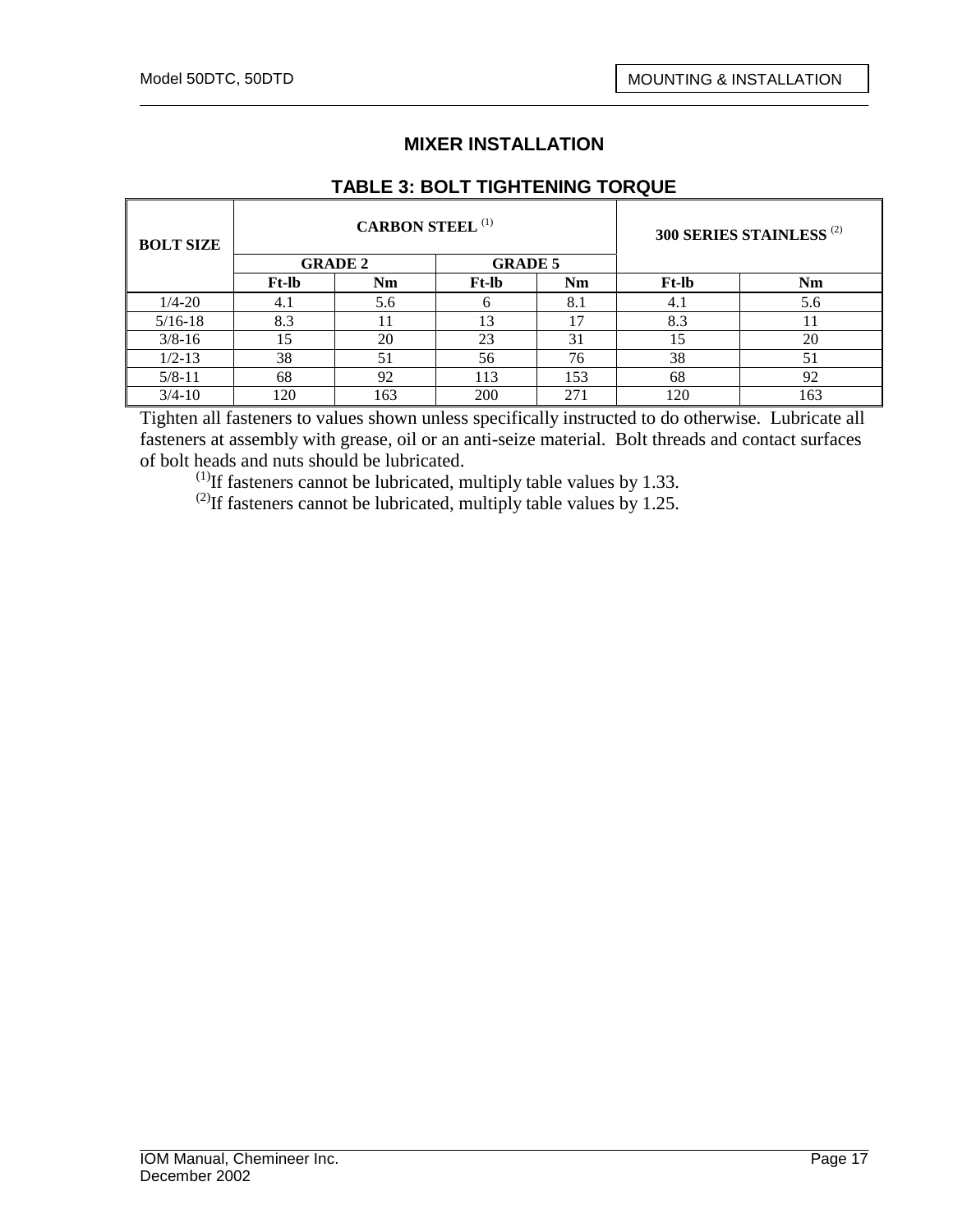# **LUBRICATION**

This section defines the proper oils and greases that must be used with this equipment.

## **ELECTRIC MOTOR**

The motor bearings have been properly greased by the manufacturer. Motor bearings should be regreased at 12-month intervals when installed in clean, dry environments, or every six months for heavy duty and dusty locations. Any good quality general purpose grease consisting of a refined base oil stock and a lithium or calcium-complex based soap, with an NLGI No. 2 classification, will work satisfactorily. Most major oil companies offer such products, usually with extreme pressure (EP) additives for additional protection. *Table 5, page 19* lists some commonly available greases.

When regreasing, stop the motor, remove the outlet plug and add grease according to *Table 4*  with a hand lever gun only. Run the motor for about ten minutes before replacing the outlet plug. Certain TEFC motors have a spring relief outlet fitting on the fan end. If the outlet plug is not accessible at the surface of the hood, it is the spring relief type and need not be removed when regreasing.

**TABLE 4: MOTOR BEARING GREASE ADDITION** 

| <b>MOTOR</b><br><b>FRAME</b> | <b>RELIANCE</b> |                 | <b>LEESON</b> |                 | <b>BALDOR</b>   |                 |
|------------------------------|-----------------|-----------------|---------------|-----------------|-----------------|-----------------|
| <b>SIZE</b>                  | $\text{in}^3$   | $\text{cm}^3$   | $in^3$        | $\text{cm}^3$   | $in^3$          | cm <sup>3</sup> |
| 56C                          | sealed for life |                 |               | sealed for life | sealed for life |                 |
| 140TC                        |                 | sealed for life |               | sealed for life | 0.6             | 9.8             |
| 180TC                        | 0.5             | 8.2             | N/A           |                 | 0.6             | 9.8             |

*CAUTION! Overgreasing is a major cause of bearing and motor failure.*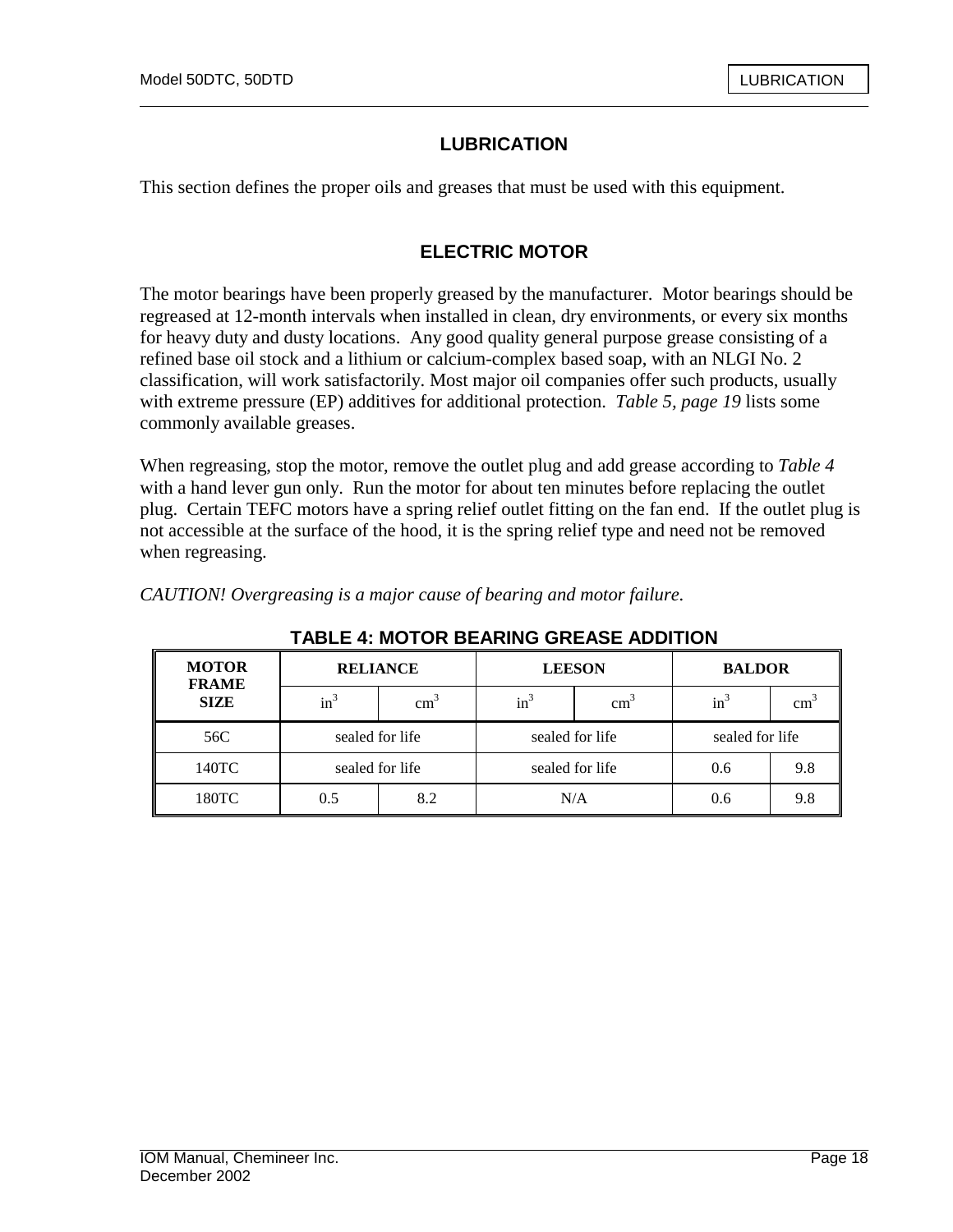# **ELECTRIC MOTOR**

# **TABLE 5: TYPICAL NLGI NO. 2 GREASES**

| For Ambient Temperature Range of $0^{\circ}$ to $104^{\circ}$ F (-18° to 40° C) |                                       |                                       |  |  |
|---------------------------------------------------------------------------------|---------------------------------------|---------------------------------------|--|--|
| <b>MANUFACTURER</b>                                                             | <b>GENERAL PURPOSE</b>                | EP                                    |  |  |
| Amoco Oil Co.                                                                   | Amolith grease: Grade 2               | Amolith grease: Grade 2EP             |  |  |
| Ashland Oil Co.                                                                 |                                       | Multi-lube Lithium EP grease: Grade 2 |  |  |
|                                                                                 |                                       | EP Lithium #2                         |  |  |
| Chevron U.S.A.Inc.                                                              | Industrial grease:<br>Grade medium    | Dura-Lith greases EP: Grade 2         |  |  |
| CITGO Petroleum Corp.                                                           |                                       | Premium Lithium EP grease: Grade 2    |  |  |
| Conoco Inc.                                                                     |                                       | EP Conolith grease: Grade 2           |  |  |
| Exxon Co. U.S.A.                                                                | Unirex N: Grade 2                     | Nebula EP: Grade 2                    |  |  |
|                                                                                 |                                       | Ronex MP: Grade 2                     |  |  |
| Mobil Oil Corp.                                                                 |                                       | Mobilux EP 2                          |  |  |
| Pennzoil Products Co.                                                           |                                       | Pennlith EP grease 712                |  |  |
| Phillips 66 Co.                                                                 | Philube L Multi-purpose<br>grease L-2 | Philube EP grease: EP-2               |  |  |
| Shell Oil Co.                                                                   | Alvania grease 2                      | Alvania grease EP 2                   |  |  |
|                                                                                 |                                       | Alvania grease EP LF 2                |  |  |
| Texaco Lubricants Co.                                                           | Premium RB grease                     | Multifak EP <sub>2</sub>              |  |  |
| Unocal 76                                                                       |                                       | Unoba EP grease: Grade 2              |  |  |
|                                                                                 |                                       | Multiplex EP: Grade 2                 |  |  |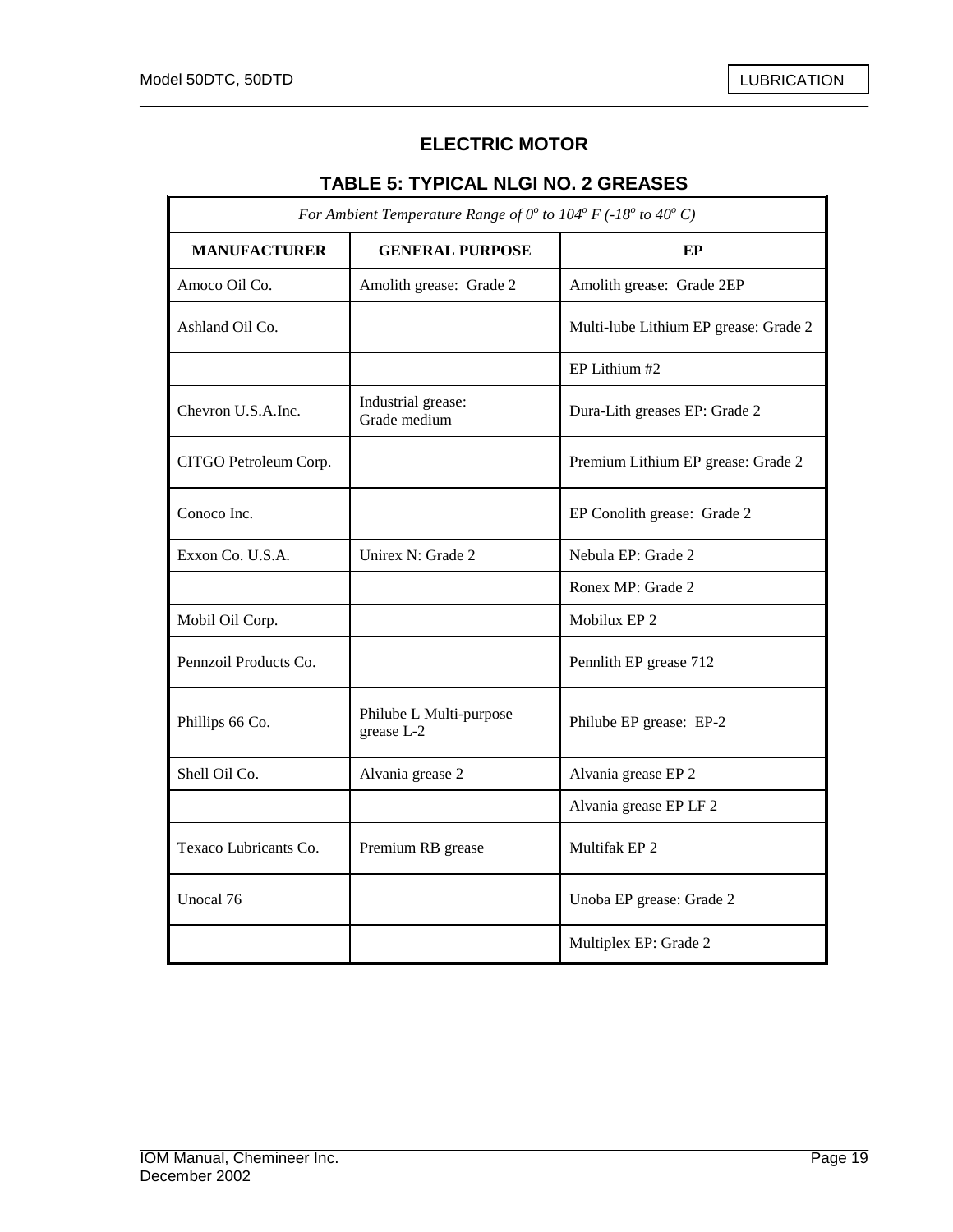## **ELECTRIC MOTOR**

The following table may be used as a guide in determining frequency of lubrication. The periods listed assume a clean, dry environment with an ambient temperature not exceeding  $104^{\circ}F(40^{\circ}C)$ . If conditions are less desirable than this, adjust the frequency accordingly. (*Table 6* is for motor speeds 1800 RPM or slower).

| <b>DUTY</b>    | <b>LUBRICATION INTERVAL</b><br>(Months) |
|----------------|-----------------------------------------|
| Intermittent   | 36                                      |
| 8-16 Hours/Day | 30                                      |
| Continuous     | $2\pi$                                  |

**TABLE 6: LUBRICATION FREQUENCY** 

#### **AIR MOTOR**

*Lubrication of the air motor is required.* An automatic air line lubricator must be installed in the air line just ahead of the air motor. The lubricator should be adjusted to feed one drop of oil for every 50-75 CFM of air going through the motor. Detergent SAE #10 automotive engine oil or equivalent is the recommended air motor lubricant.

## **GEAR DRIVE**

The gear drive has been permanently lubricated with Mobilux EP023 grease at the factory. High ambient operating temperatures, excessive moisture, dust, corrosive fumes, and/or wide temperature fluctuations may require replacement of lubricant. Even under normal operating conditions, it is recommended that you inspect the gear drive regularly for lubricant leaks, abnormal noise, vibration, etc.

The gear drive is lubricated for operation at up to a 10 degree mounting angle (gear drive mounted with nameplate end "down"). Lubricant changes should always be performed while the gear drive is on a level surface and the gear drive output shaft is vertical. Refer to the *Maintenance* section of this manual for lubricant fill instructions.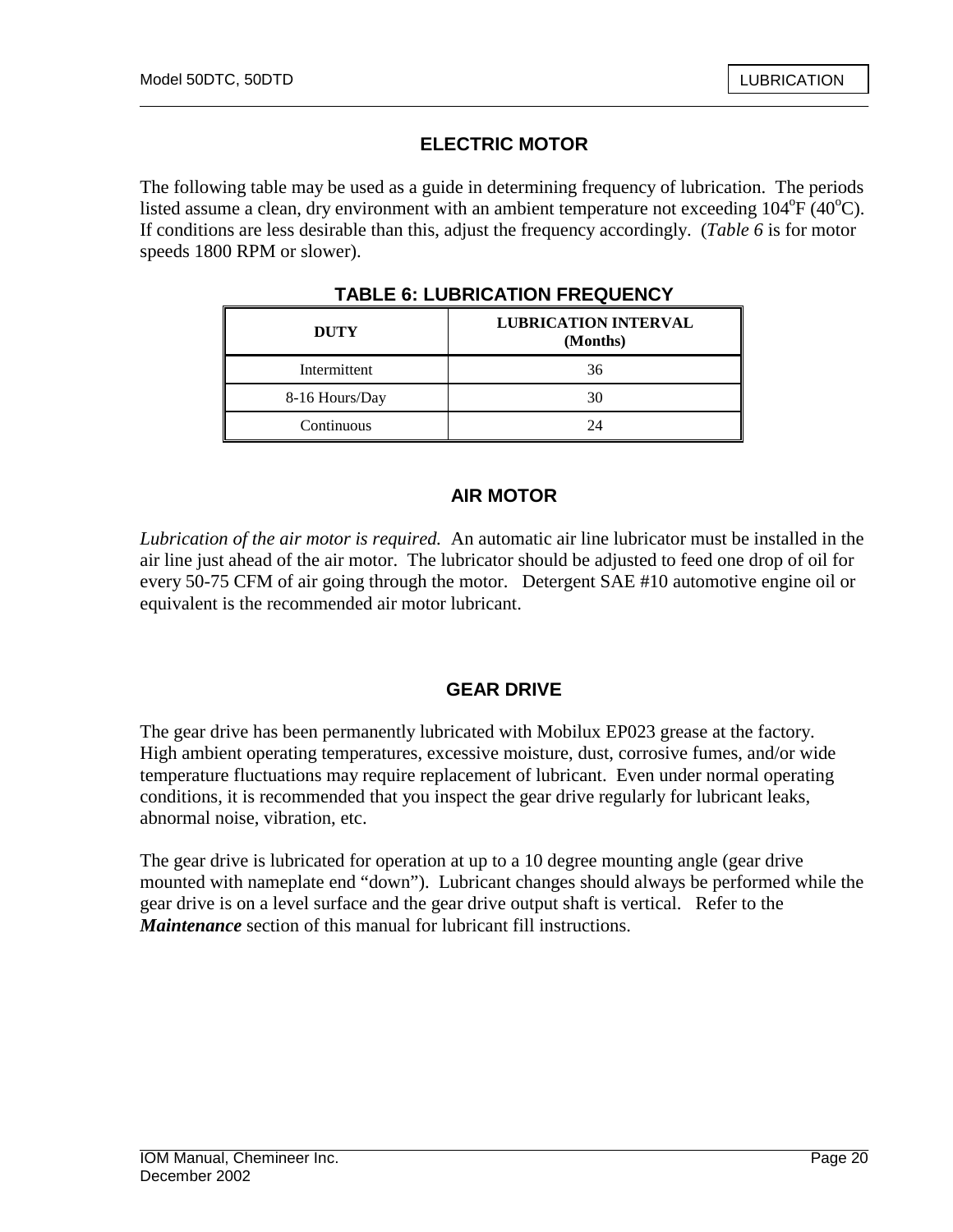#### **MIXER**

Proper operating procedures will allow maximum performance of your Chemineer DT Mixer. The following list will aid in the safe operation of your unit.

- **Do not** operate the unit before reading and following the instructions on all tags and nameplates attached to the unit.
- **Do not** operate the unit with less than one impeller's diameter liquid coverage above the lowest impeller. Increased side loading caused by operations at liquid level will decrease unit life.
- **Do not** operate the unit in a fluid with a specific gravity or viscosity higher than that for which the unit was designed.
- **Do not** attempt to start the unit with the mixing impeller buried in solids or a "set up" fluid.
- **Do not** locate tank internals or other rotating equipment close to the mixer impellers or extension shaft.
- **Do not** make any modifications to the mixer unit in the field (i.e. motor horsepower, mixer speed, shaft length, impeller diameter, etc.) without reviewing the change with *your local Chemineer office* or *Chemineer Field Service*.

*CAUTION:* There may be a speed range where the unit cannot be operated because of shaft resonant frequency. This range must be avoided or passed through quickly or destructive forces can be generated. Refer to main unit assembly drawing for speed range information or consult *your local Chemineer office*.

Should there be problems operating the unit, confirm that the installation is correct. If you are unable to resolve the problem, contact *your local Chemineer office*.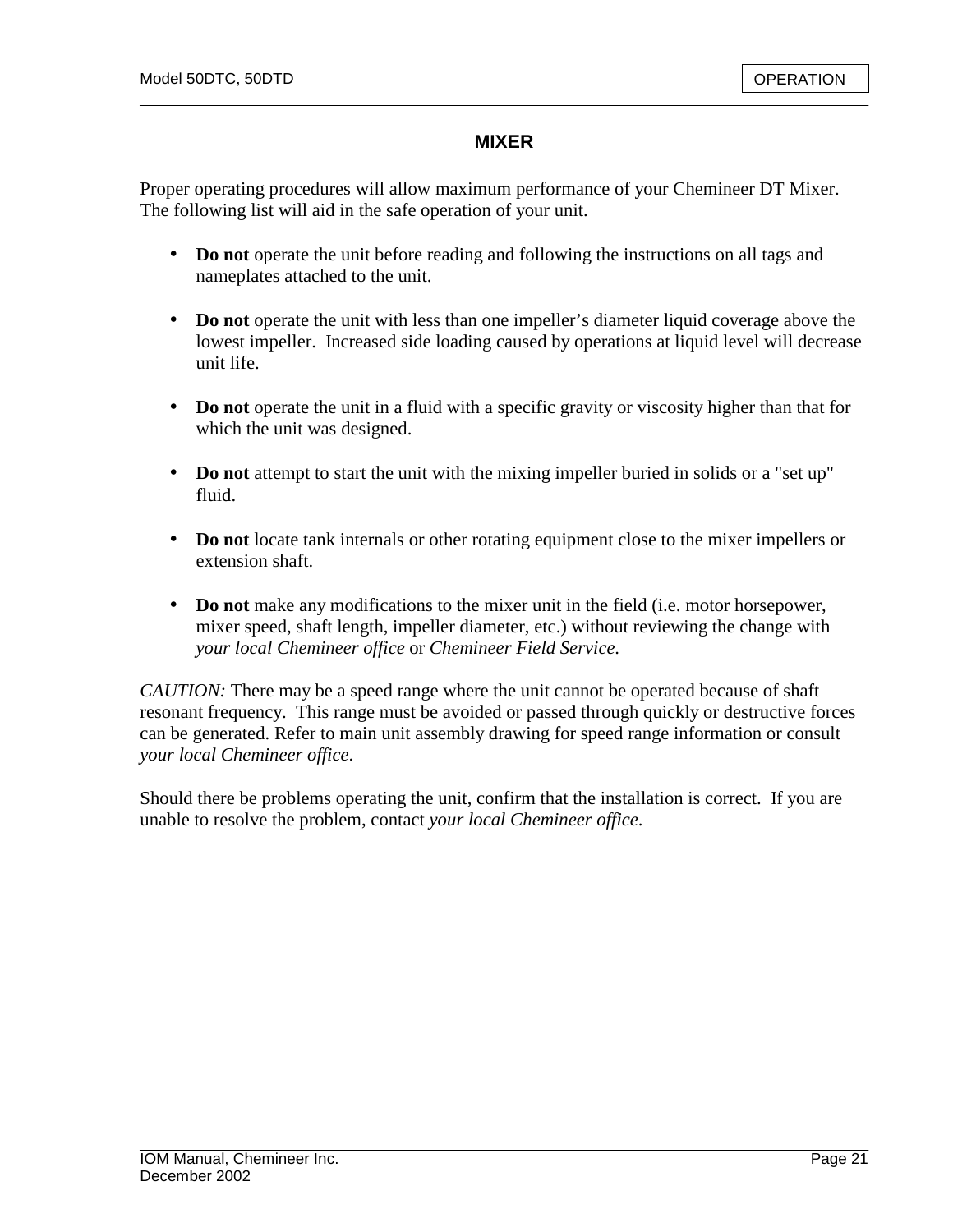## **ELECTRIC MOTORS**

Air circulation is very important to get full performance and long life from an electric motor. Do not block the suction inlets on fan-cooled motors. Motor life will be decreased if its temperature exceeds its thermal rating. The allowable temperature is stamped on the motor nameplate.

Prior to permanently wiring the electric motor:

- Check nameplate data on motor to assure that the available power supply agrees with the motor requirements. Protective devices should be the proper size and rating to safely carry the load and to interrupt the circuit on overloads.
- Check motor leads with connection diagrams on motor nameplate and/or conduit box so that the proper connections are made. All motors should be installed in accordance with the National Electric Code and local requirements.
- Check the output shaft rotation against the proper rotation indicated on the assembly drawing. For standard three-phase electric motors, the rotation is reversed by switching any two power leads.
- Check operating motor amperage against nameplate amperage.

The motor should start quickly and run smoothly. If the motor should fail to start or make abnormal noise, immediately shut motor off, disconnect it from the power supply, and investigate the cause. If the problem cannot be corrected, contact *your local Chemineer office* for assistance.

#### **AIR MOTORS**

Air motors are designed to be driven by compressed air. Under no circumstances should they be driven with any other type of gas, fluids, particles, solids, or any substance mixed with air.

Operating pressures should not exceed 100psi (689 kPa). The speed and torque can be regulated by using a pressure regulator or shut-off valve to obtain the desired power and conserve air.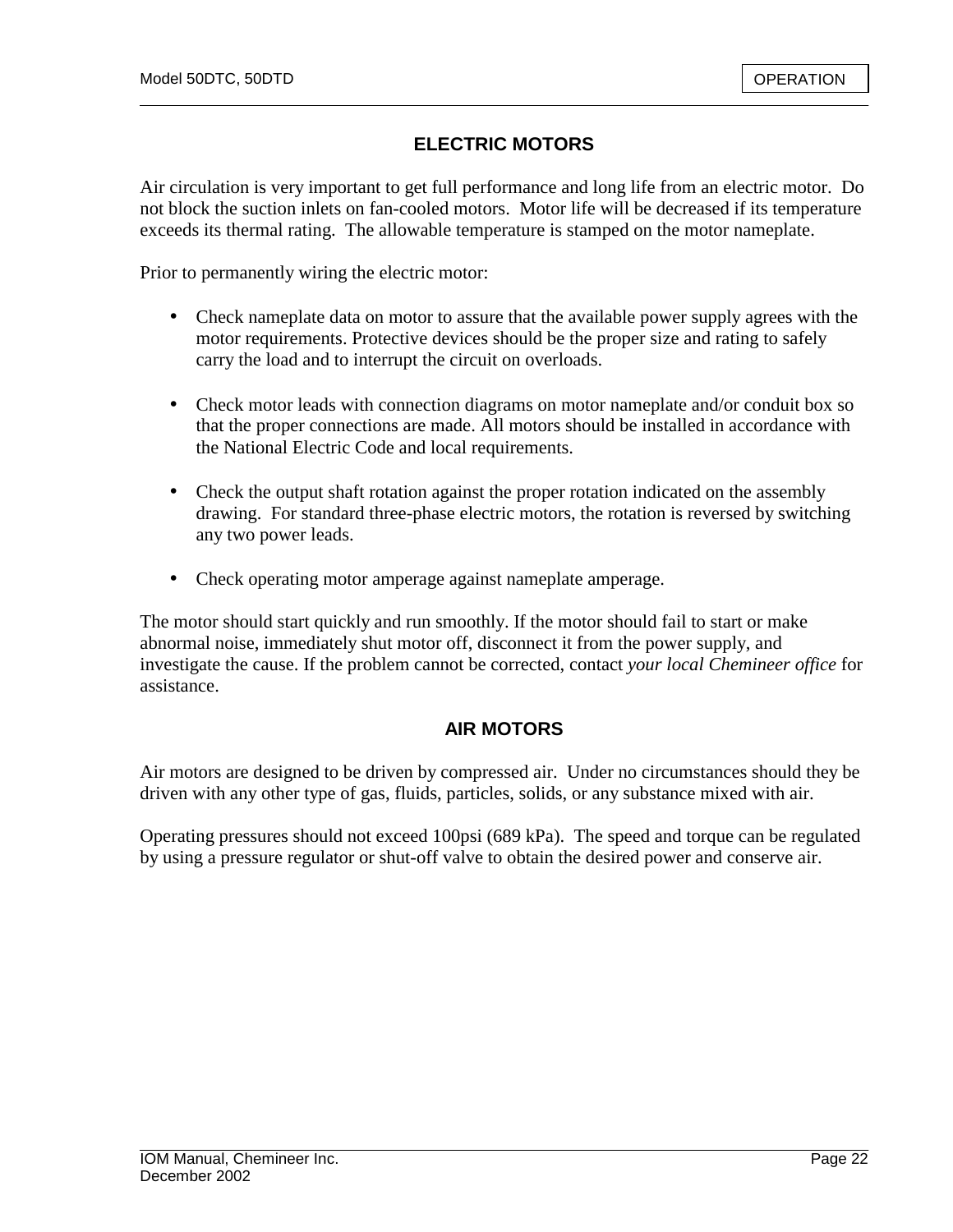*These instructions apply to both models 50DTC and 50DTD.* Refer to *Figures 2 and 4, pages 6 and 11*.

#### *Mixer Removal & Disassembly*

*CAUTION: Prior to removing mixer, review the installation to assure that all safety issues are resolved.* 

- 1. Lock out and disconnect all power to the mixer motor and any optional devices.
- 2. Remove the extension shaft **[400]**.
- 3. Remove the mixer drive unit from the tank and move to a suitable service area.
- 4. Remove the motor adapter mounting bolts **[248]**. Carefully separate and remove the motor **[100]** and motor adapter **[220]** assembly from the housing **[201]**. *NOTE: Housing should be positioned with the motor end up when removing the motor adapter.*
- 5. Remove the lubricant from the housing.
- 6. Remove the motor shaft setscrews **[242]**. Remove the motor pinion gear **[243]** from the motor shaft.
- 7. Remove the motor mounting bolts **[246]**, and remove the motor **[100]** from the motor adapter **[220]**.
- 8. Remove the lip seal **[245]** from the motor adapter.
- 9. Remove the bolt **[241]** and washer **[240]** from the driven pinion shaft **[234]**. Remove the high speed gear **[239]** from the pinion shaft.
- 10. Remove the bearing spacer **[237]** from the pinion shaft.
- 11. Remove the retaining ring **[222]** from the end of the drive shaft **[249 or 251]**.
- 12. Remove the bolts **[229]** from the lower seal housing **[232]**. *NOTE: For access to the bolts on units with a flanged drive shaft [251], use the access hole provided in the drive shaft flange.*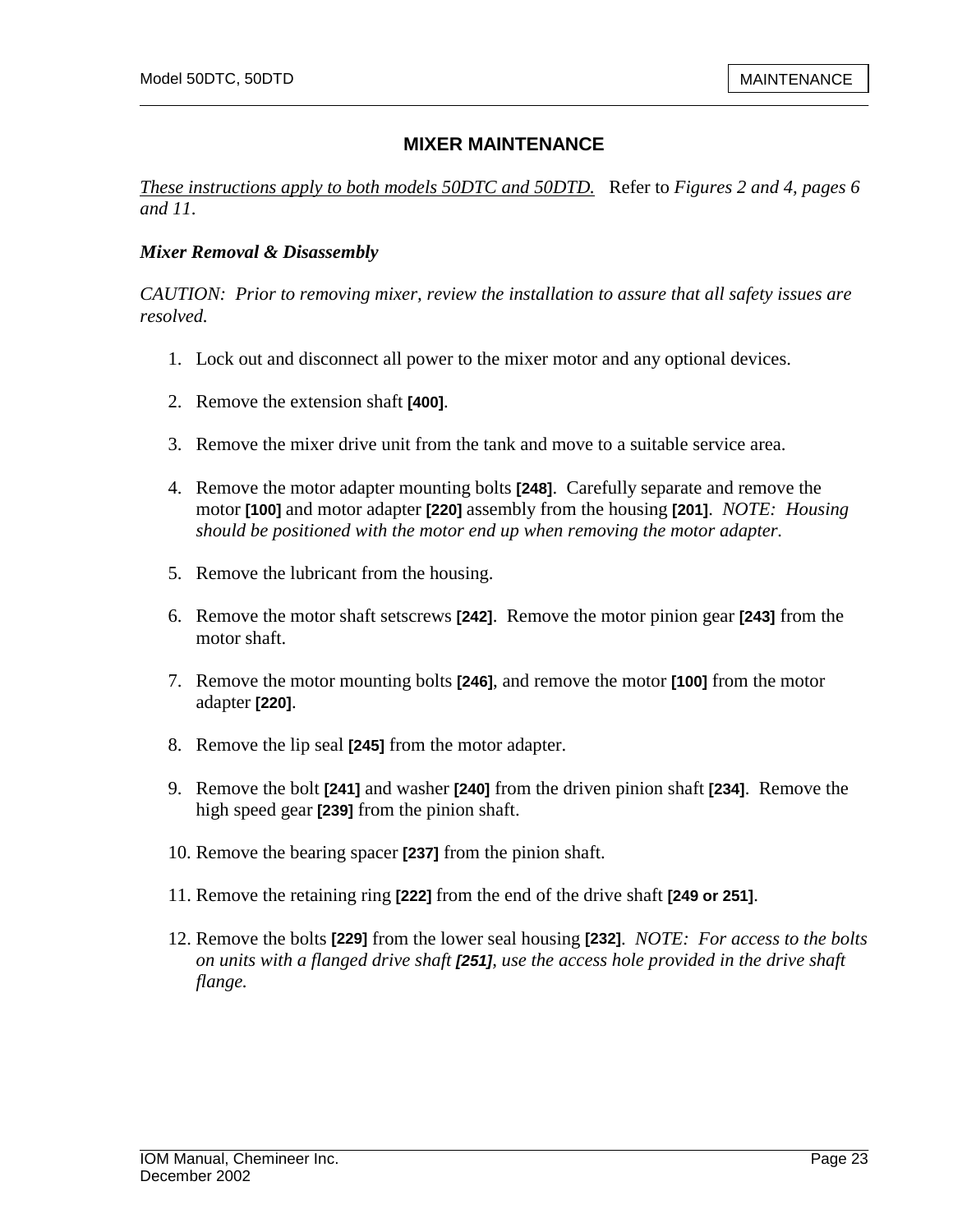- 13. Mount the housing **[201]**, motor end up, in an arbor press. Press the drive shaft **[249 or 251]** through the output gear **[223]** and out of the housing.
- 14. Remove the upper shaft seal **[225]** from the housing.
- 15. Press the upper ball bearing **[226]** off of the drive shaft **[249 or 251]**.
- 16. Remove the drive shaft retaining ring **[227]**. Press the lower ball bearing **[228]** off of the drive shaft.
- 17. Remove the seal housing **[232]** from the drive shaft. Remove the lower shaft seal **[230]** from the seal housing.
- 18. Remove the retaining ring **[236]** from the driven pinion shaft **[234]** housing bore, and remove the driven pinion shaft **[234]** from the housing **[201]**.
- 19. Press the upper ball bearing **[235]** off the pinion shaft.
- 20. Remove the lower roller bearing **[233]** inner race from the pinion shaft.
- 21. Remove the lower roller bearing **[233]** outer race from the housing.

*The mixer drive is now fully disassembled. Clean parts and inspect for wear. Replace worn parts as required.*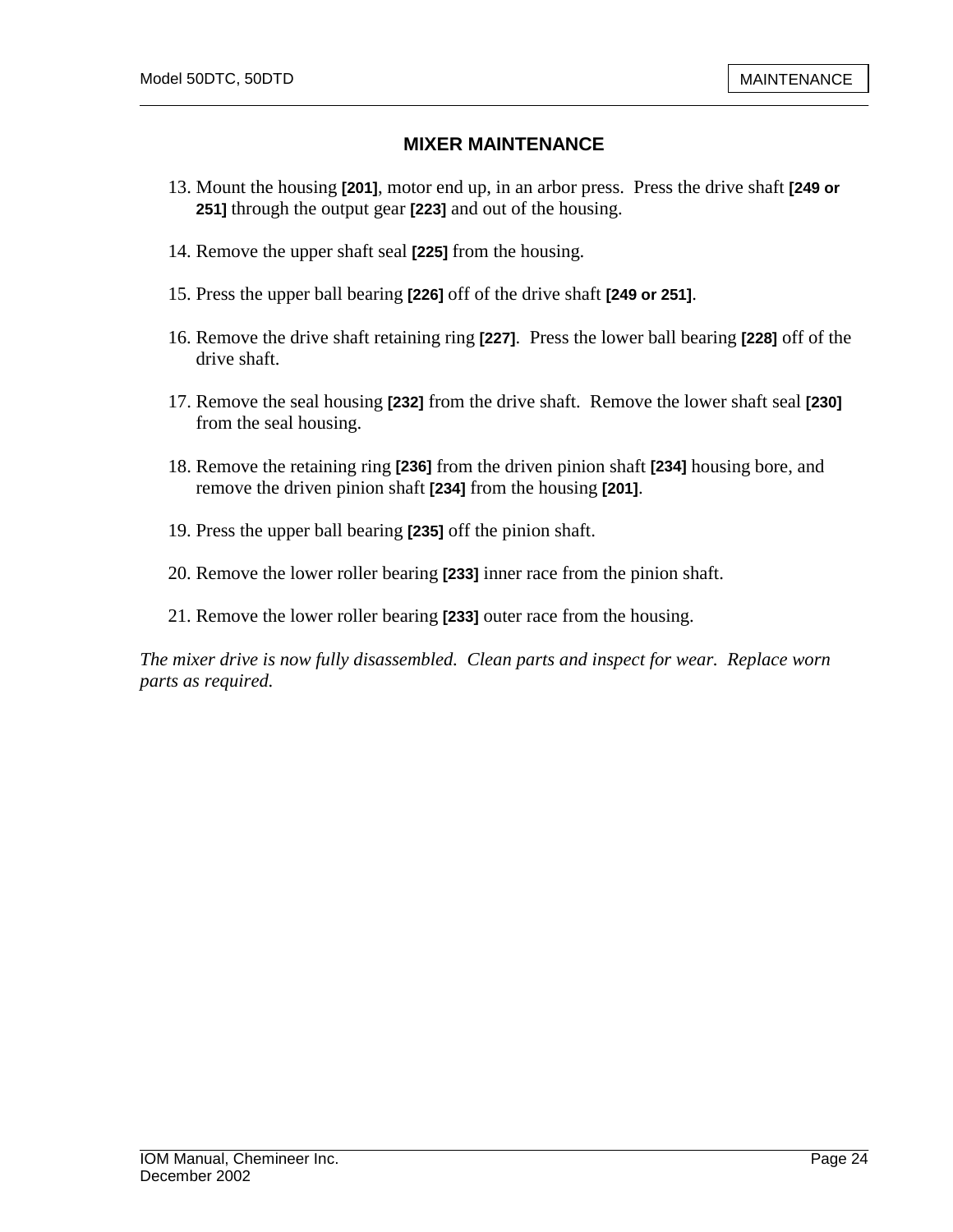*These instructions apply to both models 50DTC and 50DTD.* Refer to *Figures 2 and 4, pages 6 and 11*.

#### *Mixer Assembly*

- 1. Install the lip seal **[245]** into the motor adapter **[220]** (seal lip facing away from the motor, flush with the top of the adapter). Apply grease to the lip of the seal.
- 2. Apply a bead of RTV Sealant, Three Bond #1215 or equal, to the motor adapter surface that mates with the motor **[100]**. Install the motor **[100]** onto the motor adapter **[220]**. Apply Loctite Threadlocker to the threads of the bolts **[246]**. Install bolts **[246]** and sealing washers **[247]**. Torque the bolts to the value shown in *Table 3, page 17*.
- 3. Install the motor key **[244]** onto the motor shaft using Loctite Adhesive. *NOTE: Key to be set back from the end of motor shaft 1/16"-1/8" (1.6-3.2mm).*
- 4. Install the motor pinion gear **[243]** onto the motor shaft (chamfered end toward motor). Set the end face of the pinion gear so that it extends 1/32" (.8mm) beyond the end of the motor shaft. Tighten setscrews **[242]** securely. Apply RTV sealant onto the end of the motor shaft, spread smooth and flush with the end face of the pinion, and allow sealant to fully cure.
- 5. Press the roller bearing **[233]** outer race (and rollers) in housing **[201]**, to the shoulder of the housing. *NOTE: Apply press to the outer race flange only, to avoid damaging the bearing.*
- 6. Press the roller bearing **[233]** inner race onto the driven pinion shaft **[234]**, to the shaft shoulder. *NOTE: The inner race integral flange must be positioned against the shaft shoulder to allow the inner race to engage the bearing rollers when installed.*
- 7. Press the ball bearing **[235]** onto the driven pinion shaft **[234]**, to the shaft shoulder. *NOTE: Apply press to the inner bearing race only, to avoid damaging the bearing.*
- 8. Press the driven pinion shaft **[234]** assembly into the housing **[201]**. Carefully align the lower bearing race to avoid damaging the rollers. *NOTE: Apply press to the outer bearing race only, to avoid damaging the bearing.*
- 9. Install the retaining ring **[236]** into the housing bearing bore.
- 10. Install the upper shaft seal **[225]** into the housing **[201]** (seal lip facing the motor, flush with the top of the housing). Apply grease to the lip of the seal.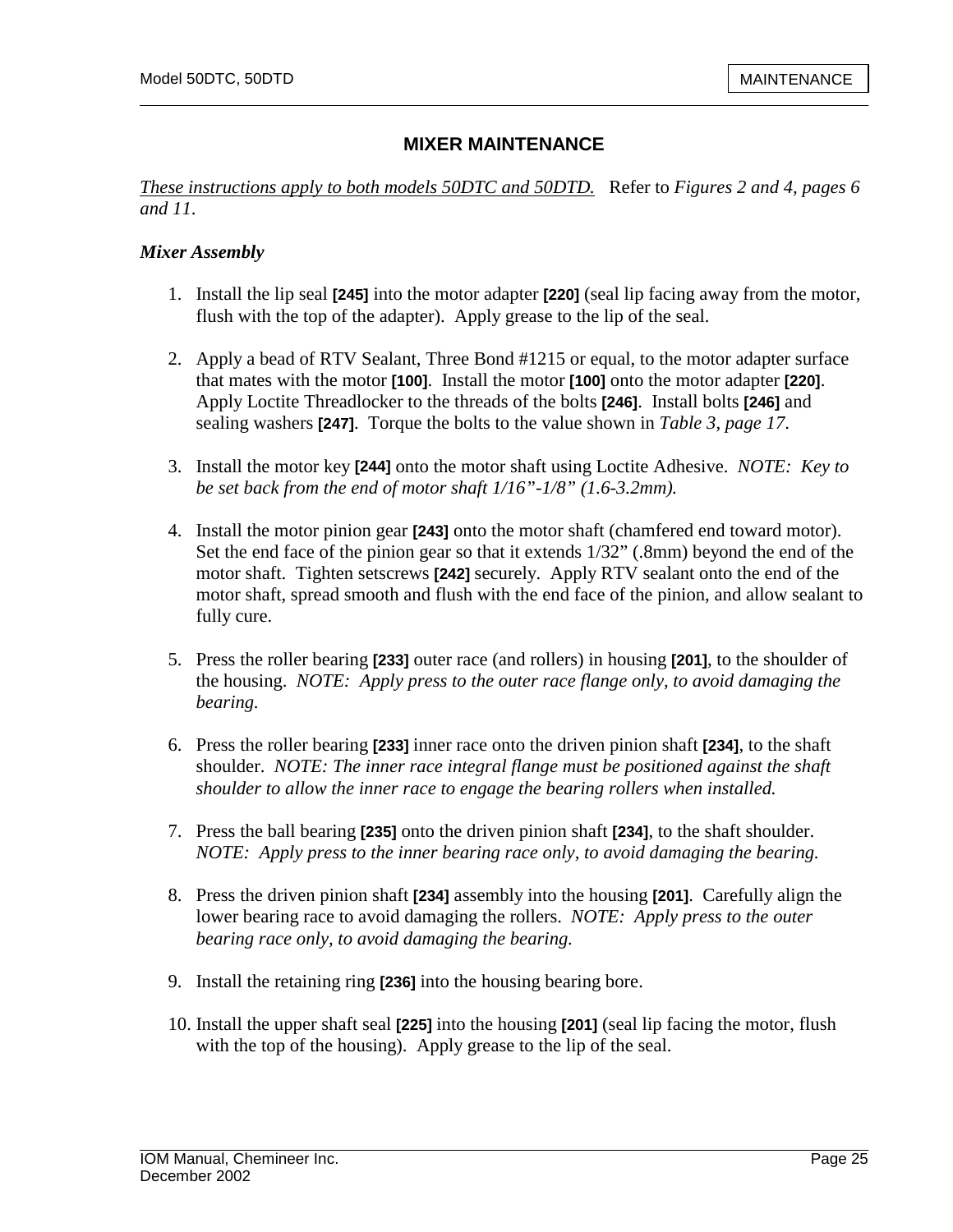- 11. Install the shaft seal **[230]** into the seal housing **[232]** (seal lip facing the bearing, flush with the top of the seal housing). Apply grease to the lip of the seal.
- 12. Install o-ring **[231]** onto the seal housing **[232]**.
- 13. Slide the seal housing **[232]** assembly onto the chuck drive shaft **[249]** or flanged drive shaft **[251]**. *NOTE: Seal lip and o-ring side of seal housing assembly to be facing bearing.*
- 14. Press the lower ball bearing **[228]** onto the drive shaft, to the shaft shoulder. *NOTE: Apply press to the inner bearing race only, to avoid damaging the bearing.*
- 15. Install the retaining ring **[227]** onto the drive shaft.
- 16. Press the upper ball bearing **[226]** onto the drive shaft, to the shaft shoulder. *NOTE: Apply the press to the inner bearing race only, to avoid damaging the bearing.*
- 17. Position the chuck drive shaft **[249]** or flanged drive shaft **[251]** assembly in the housing **[201].** Position the output gear **[223]** and key **[224]** onto the drive shaft. *NOTE: Output gear and key must be in position on the drive shaft before pressing the shaft into the housing.* Press the drive shaft assembly into the housing while also pressing the output gear onto the drive shaft.
- 18. Install the retaining ring **[222]** to the drive shaft.
- 19. Apply Loctite Threadlocker to the threads of the bolts **[229]**. Install the seal housing bolts **[229]**. Tighten bolts securely. *NOTE: For access to the bolts on units with a flanged drive shaft [251], use the access hole provided in the drive shaft flange.*
- 20. Install the spacer **[237]** onto the driven pinion shaft **[234]**.
- 21. Install the key **[238]** into the driven pinion shaft keyway. Press the high speed gear **[239]** onto the pinion shaft.
- 22. Apply Loctite Threadlocker to the threads of the pinion shaft bolt **[241]**. Install the washer **[240]** and bolt **[241]**. Torque the bolt to the value shown in *Table 3, page 17.*
- 23. Fill the housing with approximately 1 U.S. gallon (3.8 liters) of Mobilux EP023 (or equal) grease. Refer also to the *Lubrication* section of this manual, *page 20*. Reference *Figures 2 and 4, pages 6 and 11* for lubricant level.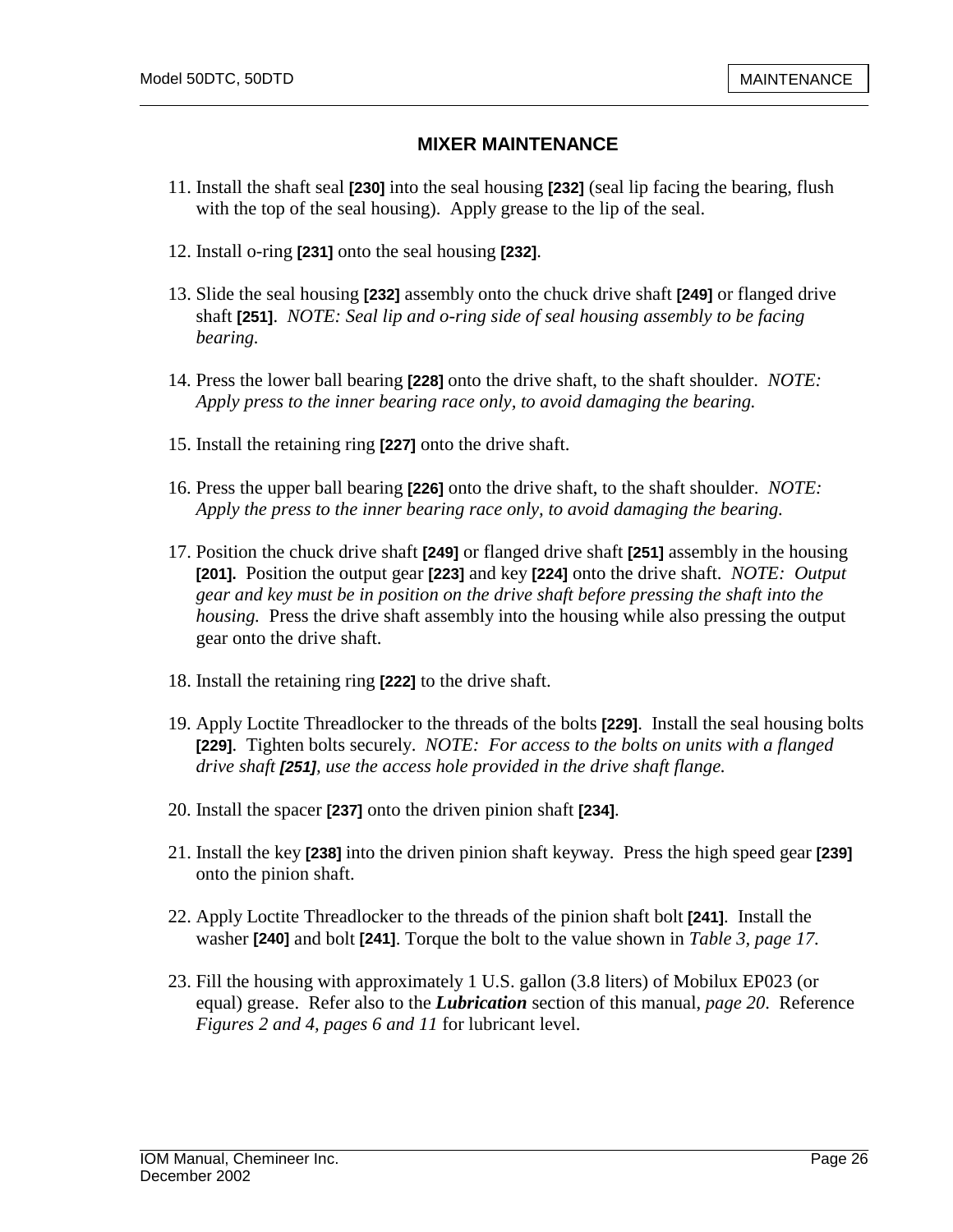- 24. Install the o-ring **[221]** onto the housing. Apply a bead of RTV Sealant to the motor adapter **[220]** surface that mates with the housing **[201]**.
- 25. Install the motor/motor adapter assembly onto the housing. *NOTE: Carefully lower the motor adapter assembly into the housing, allowing the motor pinion to mesh with the high speed gear, until firmly seated.*
- 26. Apply Loctite Threadlocker to the threads of the bolts **[248]**. Install the bolts and tighten securely.

*Do not install the extension shaft at this time.* Refer to the *Mounting & Installation* section of the manual for mixer drive installation instructions.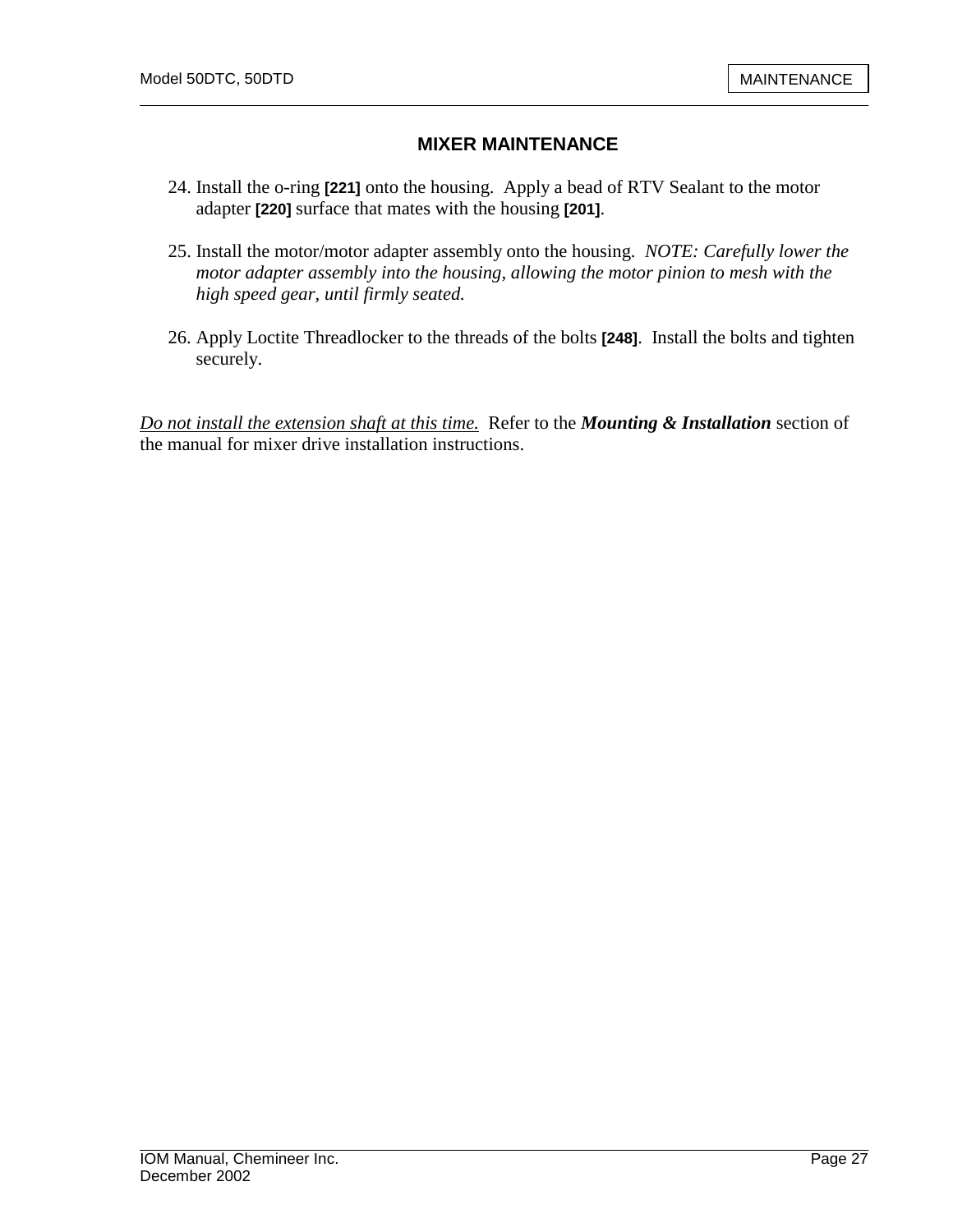# **50DTC, 50DTD MIXER PART NUMBERS**

| Part # | Description                      | Qty.           |
|--------|----------------------------------|----------------|
| 100    | Motor                            | 1              |
| 150    | C-Clamp                          | $\mathbf{1}$   |
| 151    | Clamp Bolt                       | $\mathbf{1}$   |
| 152    | Clamp Pad                        | $\mathbf{1}$   |
| 153    | Pad Retainer                     | 1              |
| 154    | Hex Bolt                         | $\mathbf{1}$   |
| 155    | Hex Nut                          | $\mathbf{1}$   |
| 156    | Spring Lockwasher                | 1              |
| 157    | Flatwasher                       | $\mathbf{1}$   |
| 158    | Lock Shoe                        | $\mathbf{1}$   |
| 159    | <b>Cup Plate</b>                 | $\mathbf{1}$   |
| 160    | <b>Flat Plate</b>                | 1              |
| 161    | Hex Bolt                         | $\overline{4}$ |
| 162    | <b>Rubber Vibration Isolator</b> | $\overline{4}$ |
| 163    | Flatwasher                       | $\overline{4}$ |
| 164    | Spring Lockwasher                | $\overline{4}$ |
| 165    | Hex Nut                          | $\overline{4}$ |
| 200    | <b>Housing Assembly</b>          |                |
| 201-04 | Housing, Model 50DTC             | $\mathbf{1}$   |
| 201-05 | Housing, Model 50DTD             | $\mathbf{1}$   |
| 220-01 | Motor Adapter, 56C/140TC         | 1              |
| 220-02 | Motor Adapter, 180TC             | $\mathbf{1}$   |
| 221    | O-Ring                           | 1              |
| 222    | <b>Retaining Ring</b>            | 1              |
| 223    | <b>Output Gear</b>               | 1              |
| 224    | Key                              | 1              |
| 225    | <b>Shaft Seal</b>                | 1              |
| 226    | <b>Ball Bearing</b>              | 1              |
| 227    | <b>Retaining Ring</b>            | 1              |
| 228    | <b>Ball Bearing</b>              | $\mathbf{1}$   |
| 229    | Socket Head Bolt                 | $\overline{4}$ |
| 230    | <b>Shaft Seal</b>                | $\mathbf{1}$   |
| 231    | O-Ring                           | $\mathbf{1}$   |
| 232    | Seal Housing                     | 1              |
| 233    | <b>Roller Bearing</b>            | $\mathbf{1}$   |
| 234    | <b>Driven Pinion Shaft</b>       | 1              |
| 235    | <b>Ball Bearing</b>              | 1              |
| 236    | <b>Retaining Ring</b>            | 1              |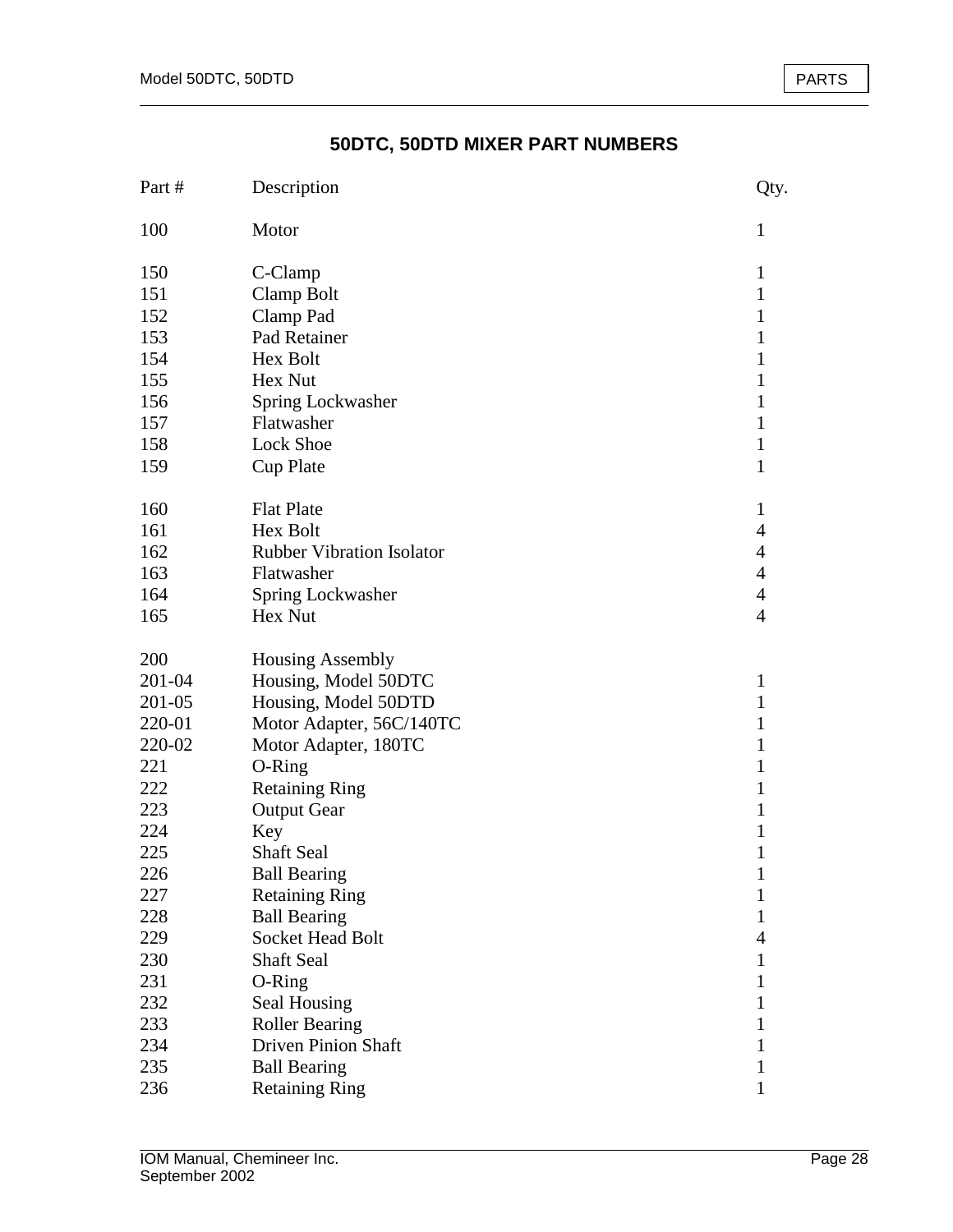# **50DTC, 50DTD MIXER PART NUMBERS**

| Part # | Description                                                                                | Qty.           |
|--------|--------------------------------------------------------------------------------------------|----------------|
| 237    | Spacer                                                                                     | 1              |
| 238    | Key                                                                                        | $\mathbf{1}$   |
| 239-01 | High Speed Gear, 5:1                                                                       | 1              |
| 239-02 | High Speed Gear, 10:1                                                                      | 1              |
| 240    | Washer                                                                                     | $\mathbf{1}$   |
| 241    | Hex Bolt                                                                                   | $\mathbf{1}$   |
| 242-01 | Setscrew, 56C/140TC                                                                        | $\overline{2}$ |
| 242-02 | Setscrew, 180TC                                                                            | $\overline{2}$ |
| 243-01 | Pinion Gear, 5:1, 56C                                                                      | $\mathbf{1}$   |
| 243-02 | Pinion Gear, 5:1, 140TC                                                                    | 1              |
| 243-03 | Pinion Gear, 5:1. 180TC                                                                    | 1              |
| 243-04 | Pinion Gear, 10:1, 56C                                                                     | $\mathbf{1}$   |
| 244-01 | Motor Key, 56C                                                                             | 1              |
| 244-02 | Motor Key, 140TC                                                                           | $\mathbf{1}$   |
| 244-03 | Motor Key, 180TC                                                                           | $\mathbf{1}$   |
| 245-01 | Lip Seal, $5:1$                                                                            | 1              |
| 245-02 | Lip Seal, 10:1                                                                             | $\mathbf{1}$   |
| 246-01 | Hex Bolt, 56C/140TC                                                                        | 4              |
| 246-02 | Hex Bolt, 180TC                                                                            | 4              |
| 247-01 | Sealing Washer, 56C/140TC                                                                  | 4              |
| 247-02 | Sealing Washer, 180TC                                                                      | 4              |
| 248    | Socket Head Bolt                                                                           | $\overline{4}$ |
| 249    | <b>Chuck Drive Shaft</b>                                                                   | $\mathbf{1}$   |
| 250    | Setscrew                                                                                   | $\mathfrak{2}$ |
| 251    | <b>Flanged Drive Shaft</b>                                                                 | $\mathbf{1}$   |
| 300    | <b>Removable Coupling Assembly</b>                                                         |                |
| 301-02 | <b>Removable Flanged Shaft Coupling</b>                                                    | 1              |
| 302    | Hex Bolt                                                                                   | 4              |
| 303    | Spring Lockwasher                                                                          | $\overline{4}$ |
| 304    | Hex Bolt                                                                                   | 1              |
| 305    | Spring Lockwasher                                                                          | 1              |
| 306    | Flatwasher                                                                                 | 1              |
| 307-02 | Key                                                                                        | 1              |
| 308    | Setscrew                                                                                   | 2              |
| 400    | <b>Extension Shaft</b>                                                                     | 1              |
| 500    | Propellers/Impellers<br>Marine Propeller, Type JP-3<br>High Efficiency Impeller, Type SC-3 |                |